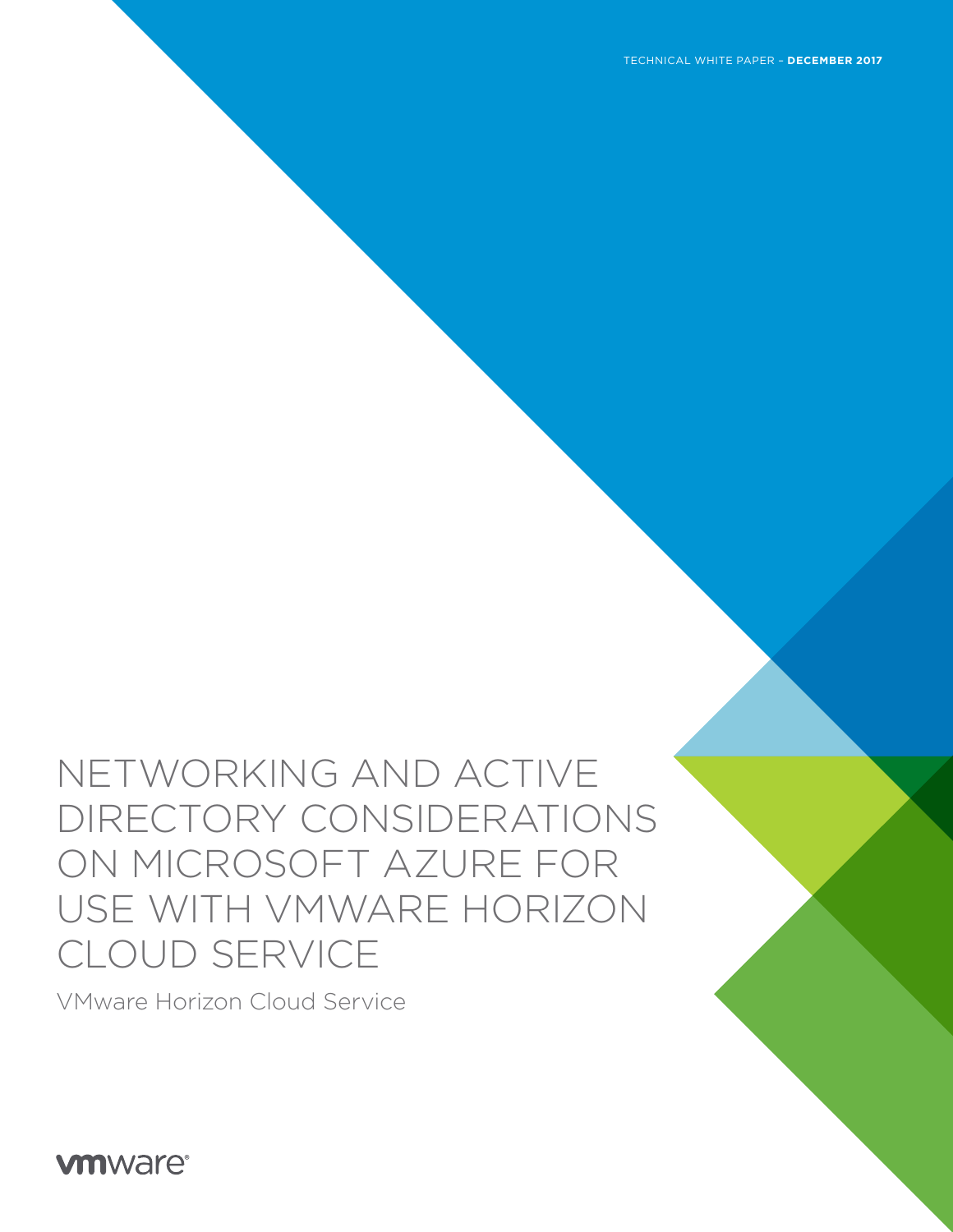## Table of Contents

| Option 2 - Active Directory on Azure-Provisioned Virtual Machine 11                   |  |
|---------------------------------------------------------------------------------------|--|
| Option 3 - Active Directory Replica Controllers on Azure-Provisioned                  |  |
| Option 4 - Azure Active Directory Only Sync to Azure Active Directory Domain Services |  |
| Option 5 - On-Premises Sync to Azure AD via AD Connect with Azure Active Directory    |  |
| Option 6 - On-Premises Sync to Azure AD via AD Connect with Azure Active Directory    |  |
|                                                                                       |  |
|                                                                                       |  |
|                                                                                       |  |
|                                                                                       |  |
|                                                                                       |  |
|                                                                                       |  |
| Option 2 - Create Active Directory Machine(s) (If Required)24                         |  |
|                                                                                       |  |
|                                                                                       |  |
|                                                                                       |  |
|                                                                                       |  |
|                                                                                       |  |
|                                                                                       |  |
|                                                                                       |  |
|                                                                                       |  |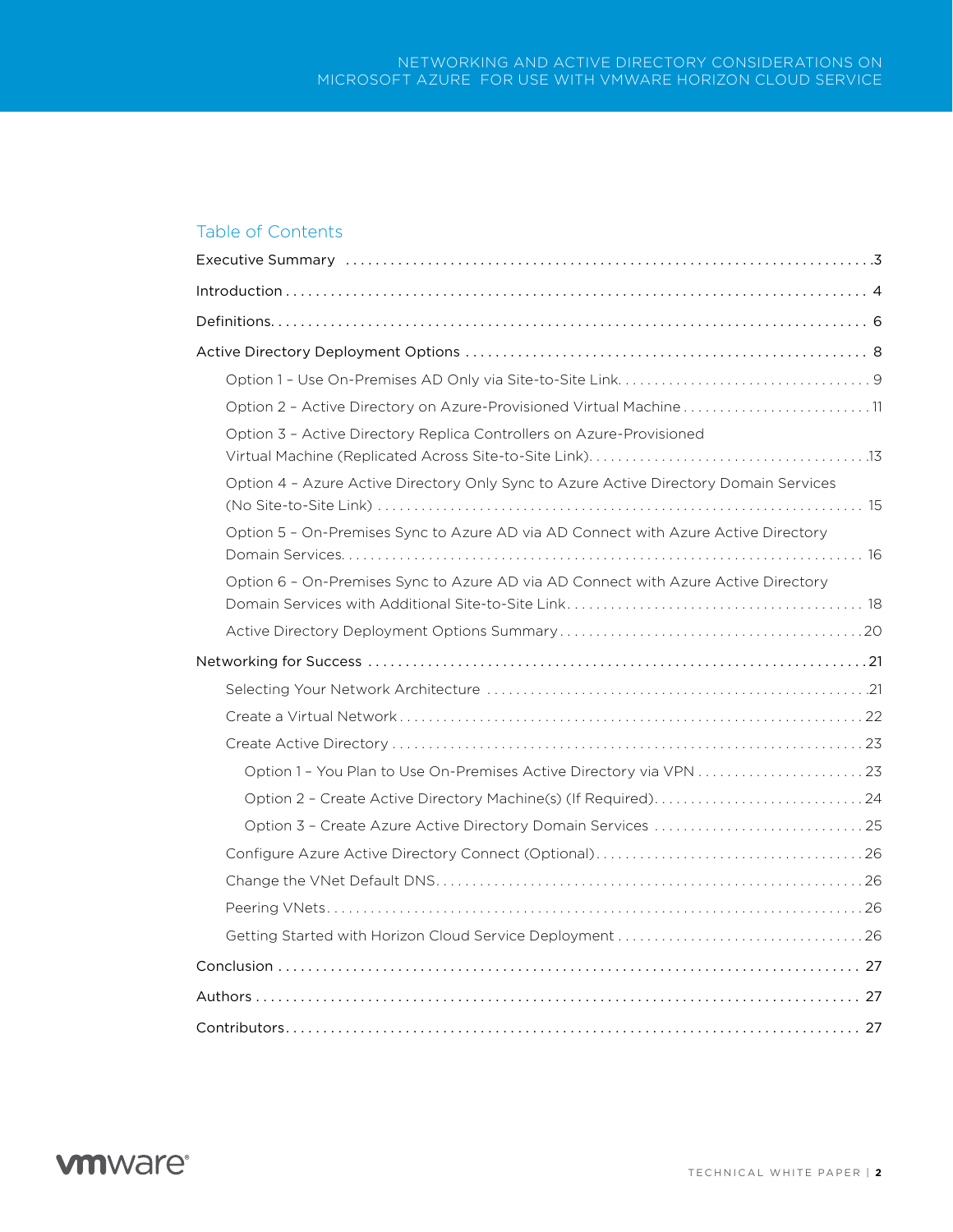### <span id="page-2-0"></span>Executive Summary

This white paper provides details for the various options and best practices for using Active Directory for user identity and machine registration for VMware Horizon® Cloud Service™ on Microsoft Azure.

Horizon Cloud Service on Microsoft Azure provides a single platform for delivering virtualized Windows applications and shared desktop sessions from Windows Server instances using Microsoft Remote Desktop Services (RDS) running in Microsoft Azure. With Horizon Cloud, you can publish businesscritical Windows apps alongside SaaS and mobile apps and desktops in a single digital workspace, easily accessed with single sign-on from any authenticated device or OS.

This white paper describes the use of the platform to meet key business requirements such as making standard Windows applications available to employees, while having common user identity management that meets your organizational security and operational needs.

Most enterprises will already have Active Directory on premises for user identity. When delivering a cloud service, it is often important that the same identity (and credentials) are available for use in the cloud. This white paper introduces the key components involved in user identity in the cloud, along with presenting typical configuration options and identifying some best practices. A recommendation is made for various deployment types. The majority of administrators will find that a solution using Azure Active Directory Connect to replicate users into Azure Active Directory, and then Azure Active Directory Domain Services to connect Azure Active Directory to Horizon Cloud Service node, makes the simplest, most reliable, and usually lowest-cost solution.

Further to that, a short discussion regarding some salient networking considerations is presented to help your organization have success in deploying Horizon Cloud Service on Microsoft Azure.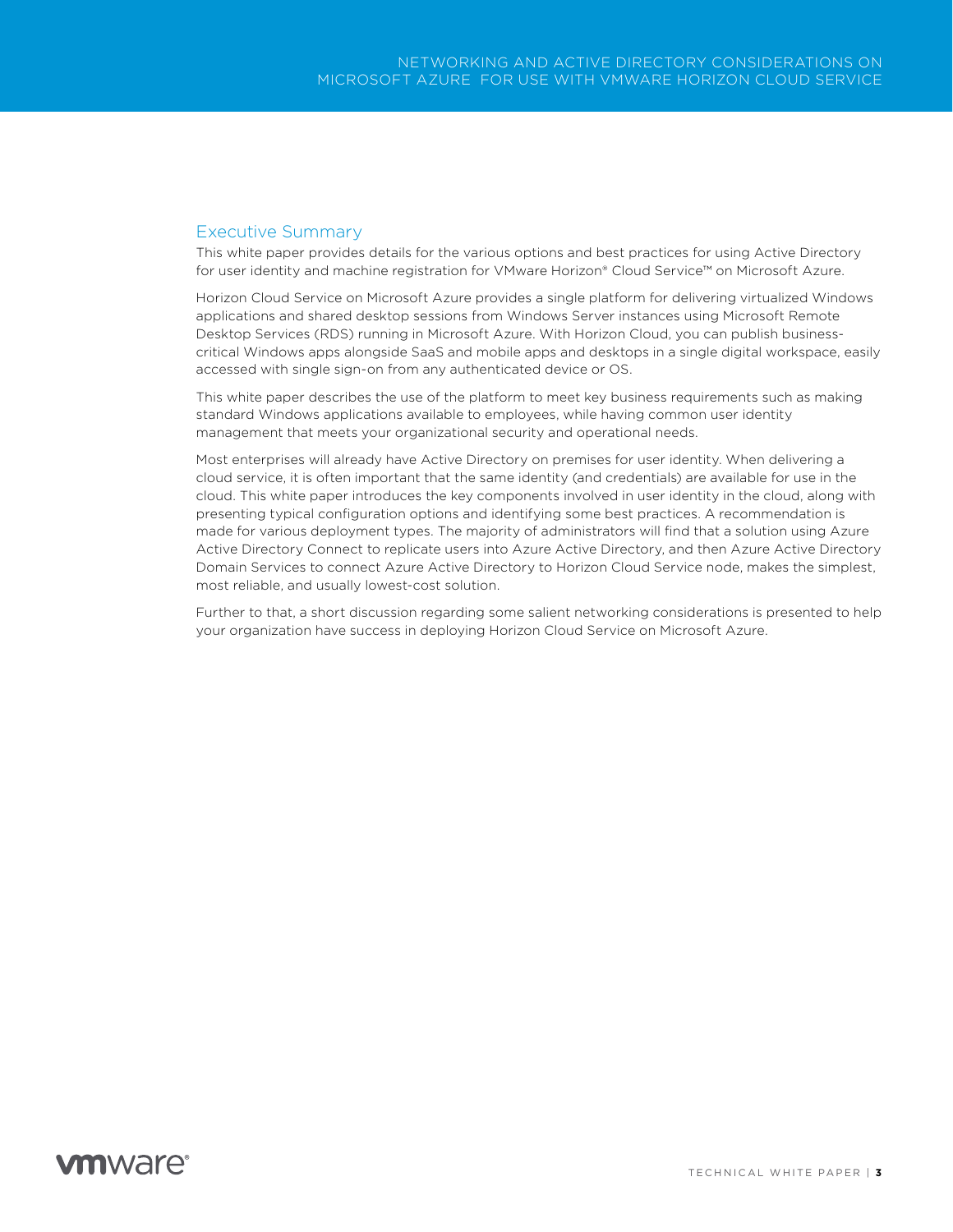### <span id="page-3-0"></span>Introduction

Horizon Cloud Service on Microsoft Azure provides a single platform for delivering virtualized Windows applications and shared desktop sessions from Windows Server instances using Microsoft Remote Desktop Services (RDS) running in Microsoft Azure. With Horizon Cloud, you can publish businesscritical Windows apps alongside SaaS and mobile apps and desktops in a single digital workspace, easily accessed with single sign-on from any authenticated device or OS.

Administrative management of the RDS and desktop capacity is performed from the Horizon Cloud Service. It securely connects to the Azure capacity from which the RDS and desktop capacity is delivered. End users connect to this capacity via a secure access gateway allowing connection to desktops and applications over the Internet. Optionally, this Azure capacity can also connect back to on-premises environments to allow access to on-premises back-end systems, data, or other services. The following diagram shows a high-level overview of the Horizon Cloud Service on Microsoft Azure.



: Horizon Cloud Service on Microsoft Azure High-Level Overview

User identity is critical, because this defines how end users will connect to their enterprise resources. Typically, the connection is done using username and password. However with features such as two-factor authentication it doesn't need to be. What is essential for most organizations is that the user experience remain consistent between accessing resources on premises and cloud-delivered applications and services. That is, the username and password (or authentication flow) for a desktop accessed on premises would be identical to that served from the cloud.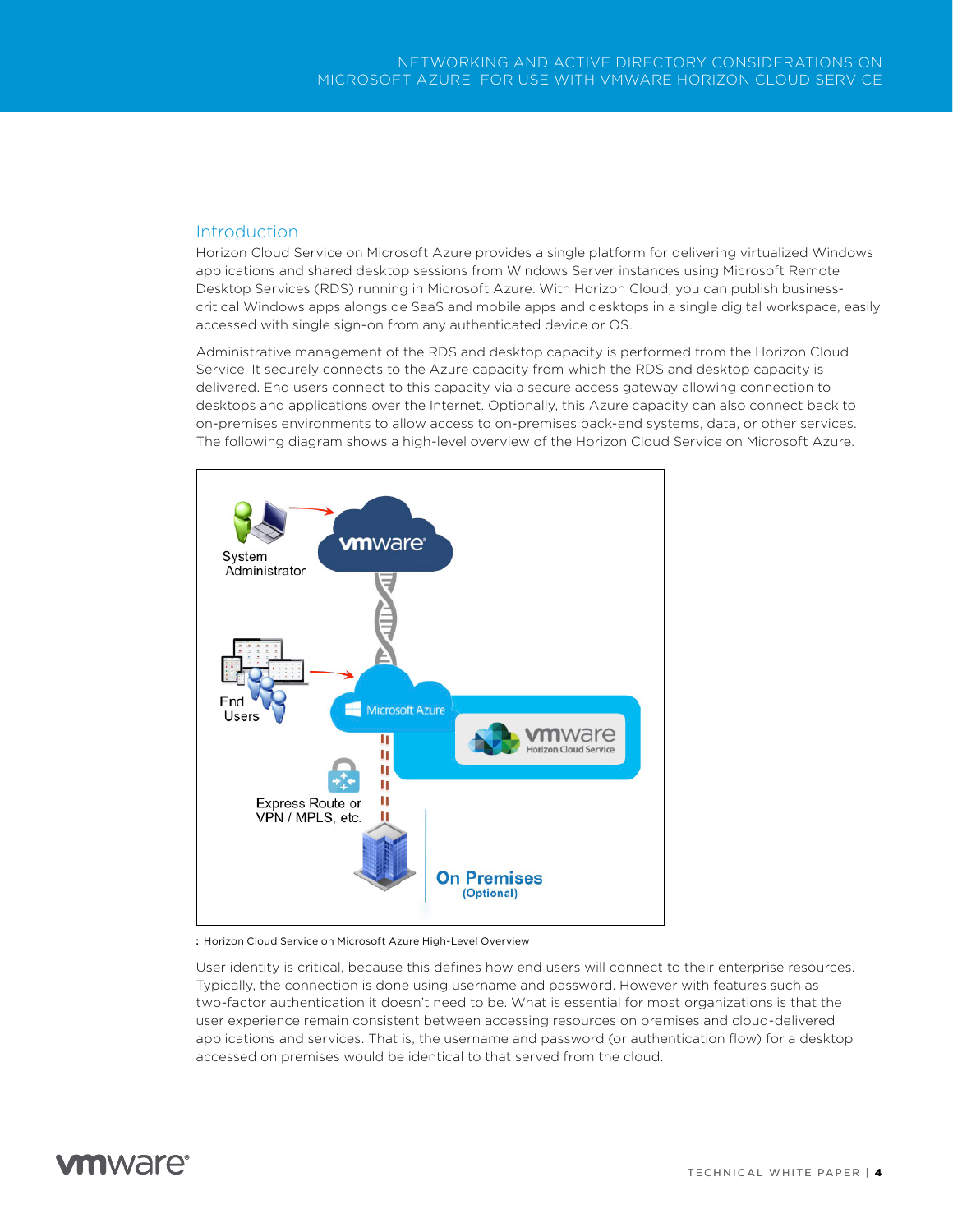To achieve this consistency, enterprises will often make use of one of the following approaches:

- Deploy a site-to-site VPN connection between workloads running in Azure Infrastructure and the corporate directory on premises.
- Extend the corporate AD domain/forest infrastructure by setting up replica domain controllers using Azure virtual machines.
- Deploy a stand-alone domain in Azure using domain controllers deployed as Azure virtual machines.
- Leverage native Azure Services to simplify a combination of the above.
- Or, some variant of the above.

All of these approaches have certain advantages and disadvantages, and there are special considerations needed for each. Each of these options is presented and discussed in this white paper.

Before we dive into the specific details, it is important to establish some definitions for key components that will be used throughout this document.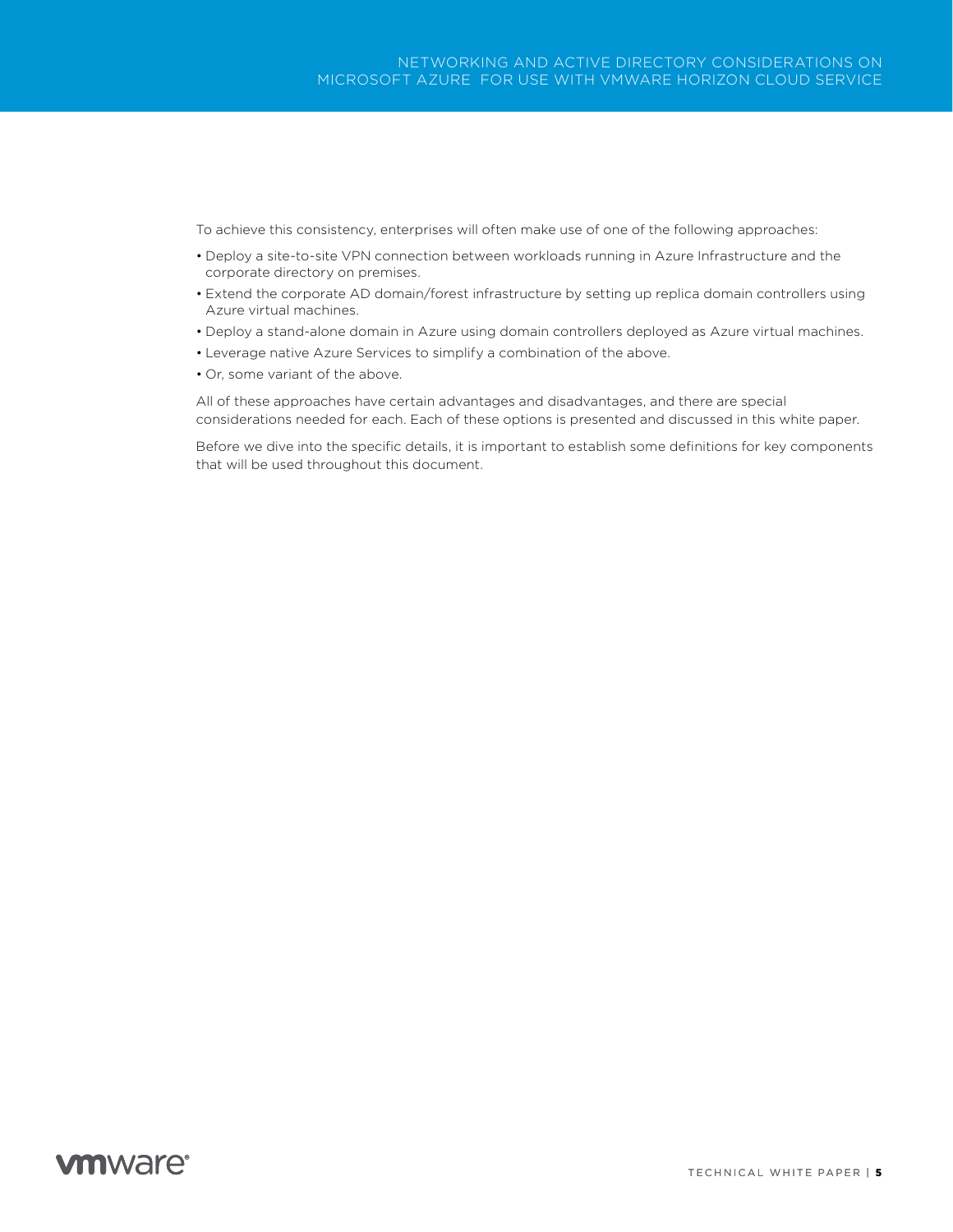## <span id="page-5-0"></span>**Definitions**

Table 1 provides specifications for key components discussed in this paper.

| <b>TERM</b>                                             | <b>DEFINITION</b>                                                                                                                                                                                                                                                                                                                                                                                                                                                                                                                                                                                                                                                                                                                                                                                                                  |
|---------------------------------------------------------|------------------------------------------------------------------------------------------------------------------------------------------------------------------------------------------------------------------------------------------------------------------------------------------------------------------------------------------------------------------------------------------------------------------------------------------------------------------------------------------------------------------------------------------------------------------------------------------------------------------------------------------------------------------------------------------------------------------------------------------------------------------------------------------------------------------------------------|
| Active Directory (AD)                                   | Active Directory manages network, user data, security, and distributed resources.<br>Active Directory primarily uses an LDAP interface.<br>In the context of Horizon Cloud Service. AD is used for user accounts and<br>authentication, machine registration, and Group Policy for management thereof.<br>See Active Directory for more detail.                                                                                                                                                                                                                                                                                                                                                                                                                                                                                    |
| Azure Active Directory<br>(AAD)                         | Azure Active Directory is an identity and access management solution for the cloud.<br>AAD is similar to Active Directory that runs on premises, but is specifically designed for<br>the cloud and has a restricted feature set. It helps secure access to on-premises and<br>cloud applications, including Microsoft web services like Office 365, and many non-<br>Microsoft software-as-a-service (SaaS) applications. AAD is available with three service<br>tiers: Free. Basic. and Premium.<br>While Active Directory on premises uses LDAP, AAD uses a REST API to manage<br>identity. Azure Active directory does not manage machines, and does not perform any<br>domain services, for example, domain join or group policy.<br>See Azure Active Directory Overview for more details.                                     |
| Azure Active Directory<br>Connect (AAD Connect)         | Azure Active Directory Connect is a component that can be installed on premises<br>in a Windows Server, which connects the on-premises Active Directory with<br>Azure Active Directory. It does this without the need of a VPN, or similar connection.<br>This allows identity to be synchronized between on premises and the cloud, and is<br>typically used for users of Office 365 and other SaaS apps in AAD.<br>See Integrate your on-premises directories with Azure Active Directory for<br>more information.                                                                                                                                                                                                                                                                                                               |
| Azure Active Directory<br>Domain Services<br>$(AAD-DS)$ | Azure AD Domain Services provides managed domain services such as domain join,<br>group policy, LDAP, and Kerberos/NTLM authentication that are fully compatible with<br>Windows Server Active Directory. This is a fully managed paid service in Microsoft<br>Azure that can be set up with a few configuration options, and requires no ongoing<br>management or maintenance. Azure AD Domain Services synchronizes to Azure Active<br>Directory, allowing Azure Active Directory-managed identity to be used, or<br>synchronizes users and groups from on-premises Active Directory. Azure Active<br>Directory Domain Services can be used to join Azure virtual machines to a domain<br>and apply group policies, without having to deploy domain controllers.<br>See Azure Active Directory Domain Services for more details. |
| Organizational unit (OU)                                | An organizational unit (OU) allows users, groups, and computers to be managed<br>in a subdivision within an Active Directory. Typically, each domain will have its own<br>organizational unit hierarchy, which often mirrors the enterprise functional or<br>business structure.<br>See Organizational Units for more information.                                                                                                                                                                                                                                                                                                                                                                                                                                                                                                 |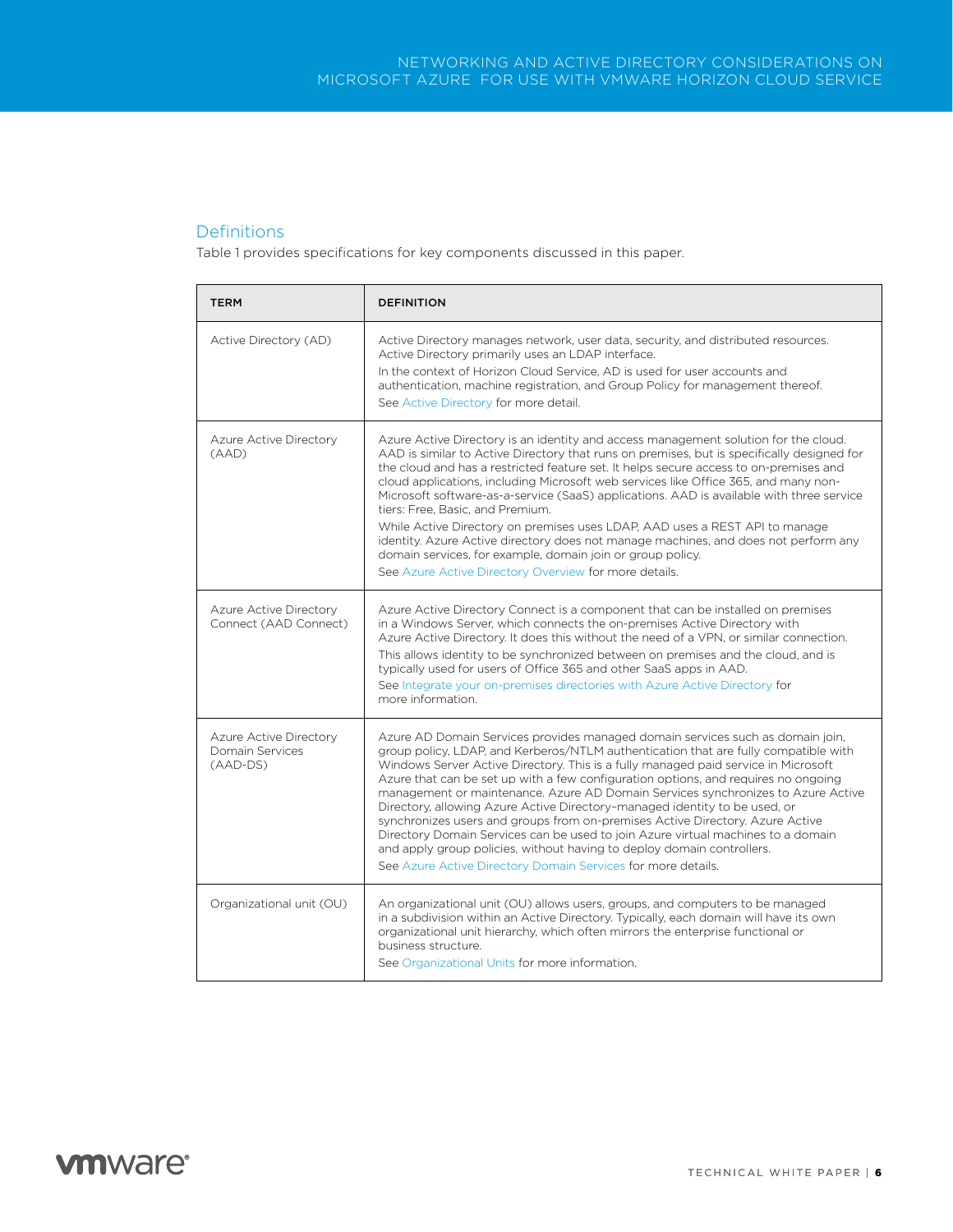| <b>TERM</b>                                 | <b>DEFINITION</b>                                                                                                                                                                                                                                                                                                                                                                                                                                                      |
|---------------------------------------------|------------------------------------------------------------------------------------------------------------------------------------------------------------------------------------------------------------------------------------------------------------------------------------------------------------------------------------------------------------------------------------------------------------------------------------------------------------------------|
| VPN / ExpressRoute /<br>MPI S               | A Virtual Private Network (VPN) or Multiprotocol Label Switching (MPLS) link<br>provides secure network connectivity between on-premises infrastructure and the<br>cloud. ExpressRoute is a Microsoft Azure service that enables you to create private<br>connections between Azure data centers and infrastructure on your premises or in<br>a colocation environment.                                                                                                |
|                                             | One key consideration when using a VPN (or an equivalent connection) is the reliability<br>and availability of the link. If all user authentication for cloud services depends on the<br>VPN connection, then if that link were to fail, users would be unable to authenticate.<br>As such, it is often preferable for organizations to have a means to perform in-cloud<br>authentication such that the VPN doesn't form a mission-critical part of daily operations. |
| Horizon Cloud Service<br>on Microsoft Azure | Horizon Cloud Service on Microsoft Azure requires access to LDAP for user identity<br>and authentication, and also requires AD to perform domain services such as domain<br>join and group policy. As such, it cannot work natively with just Azure Active Directory.<br>It can, however, interoperate with Azure Active Directory using Azure Active Directory<br>Domain Services, and this is one of the configuration modes discussed in the<br>following sections. |

Table 1: Key Components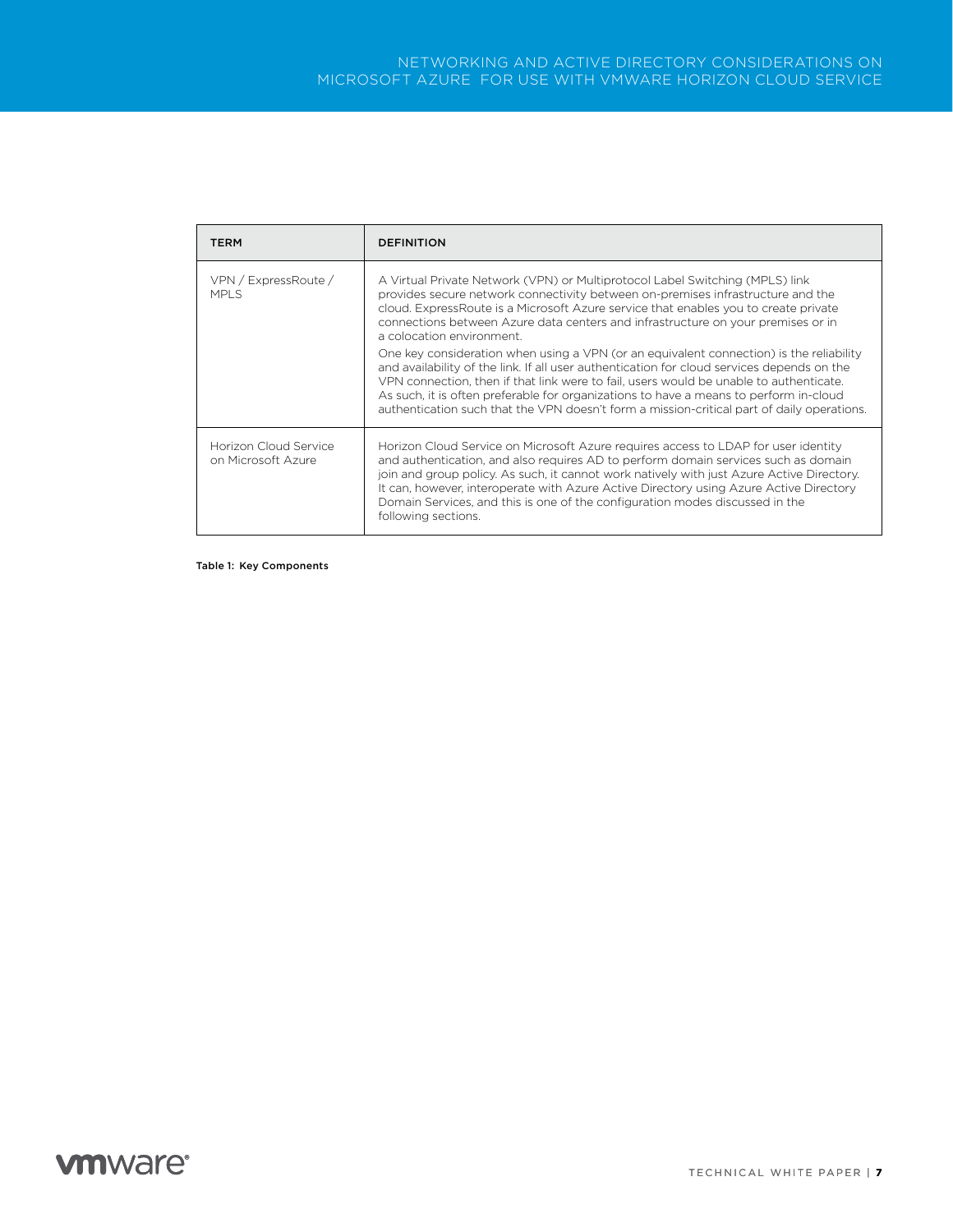### <span id="page-7-0"></span>Active Directory Deployment Options

The following 6 scenarios are discussed:

- 1. Site-to-site link, using on-premises AD only
- 2. No site-to-site link, AD on one or more Azure-provisioned virtual machines
- 3. Active Directory replica controllers on one or more Azure-provisioned virtual machines (identity synchronized from on premises)
- 4. No site-to-site link, using Azure Active Directory-only sync to Azure Active Directory Domain Services
- 5. No site-to-site link, on-premises sync of AD to Azure Active Directory via Active Directory Connect
- 6. Site-to-site link, on-premises sync to Azure Active Directory via Active Directory Connect

In order to better understand the components used in each of the options outlined, Table 2 summarizes the components involved in each option. This may help you identify the options that are most suitable to your needs.

|          | <b>ON-PREMISES</b><br>AD. | <b>VPN</b> | <b>AZURE</b><br><b>MANUALLY</b><br>DEPLOYED/<br><b>MANAGED AD</b> | AAD + AAD-DS | <b>AZURE AD</b><br><b>CONNECT</b> |
|----------|---------------------------|------------|-------------------------------------------------------------------|--------------|-----------------------------------|
| Option 1 | V                         | ✓          |                                                                   |              |                                   |
| Option 2 |                           |            | V                                                                 |              |                                   |
| Option 3 |                           | V          | V                                                                 |              |                                   |
| Option 4 |                           |            |                                                                   | V            |                                   |
| Option 5 | V                         |            |                                                                   | V            | ✓                                 |
| Option 6 | V                         | ✔          |                                                                   | V            | ✓                                 |

#### Table 2: Key Components by Option

For each option, a configuration diagram is presented and some key pros and cons are discussed, along with a summary covering the features supported.

Let's get into it!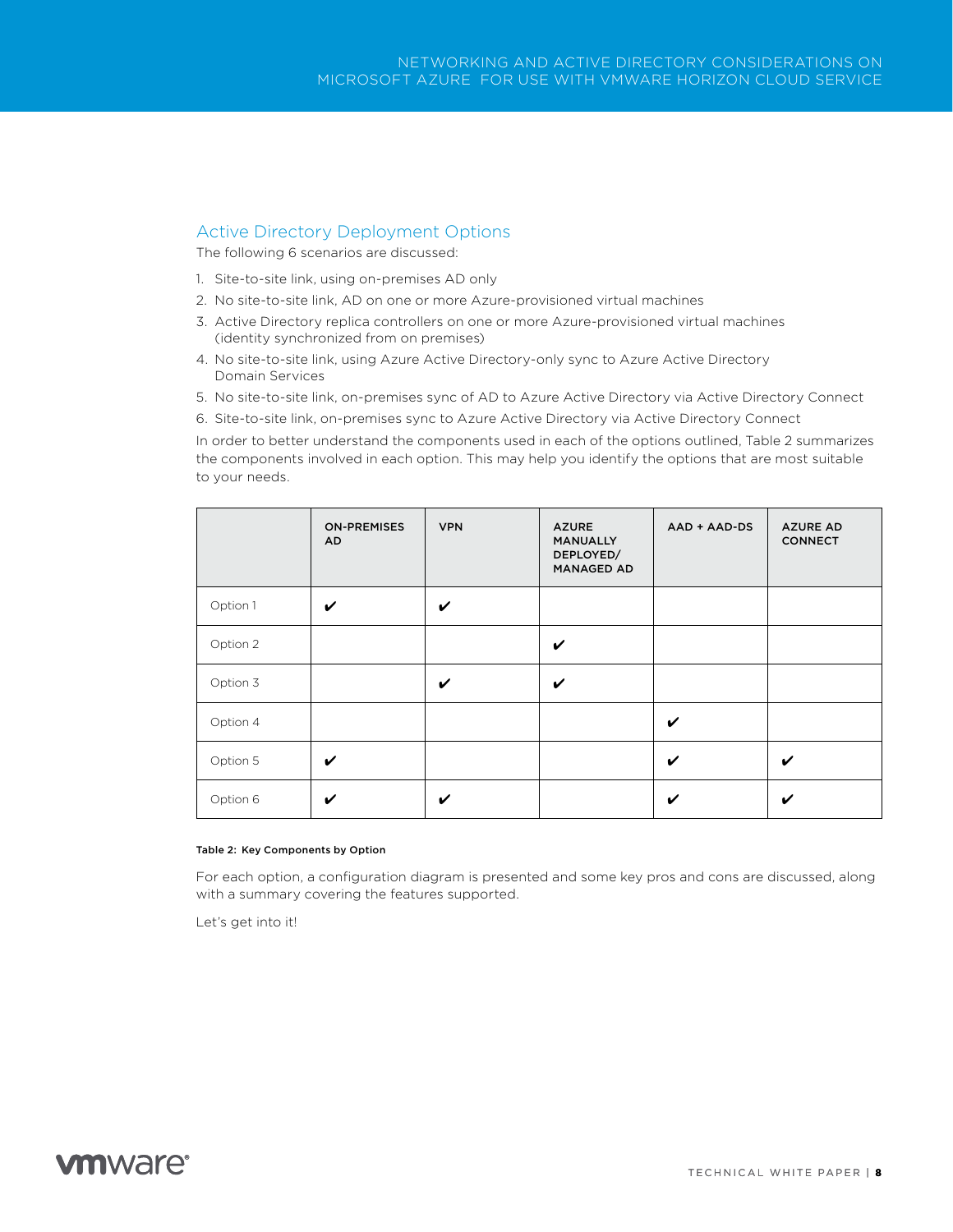### <span id="page-8-0"></span>Option 1 – Use On-Premises AD Only via Site-to-Site Link

In this deployment mode, Active Directory is configured and running on premises. A VPN, or ExpressRoute, is configured to connect the on-premises network into the Azure environment. In effect, the on-premises network extends into the cloud. All authentication is done against the on-premises Active Directory.



Figure 2: On-Premises AD Only via Site-to-Site Link

Because most enterprises already have Active Directory configured, this deployment mode leverages that infrastructure and requires no new Active Directory configuration. The downside, however, is that the deployment is dependent on the VPN link. The site-to-site link therefore becomes a point of failure: If the site-to-site link fails, then during that time of failure, users will be unable to log in to their desktops or apps in Microsoft Azure. Also, if there is significant latency between on premises and Horizon Cloud Service, then initial user authentication may be slower than is desirable.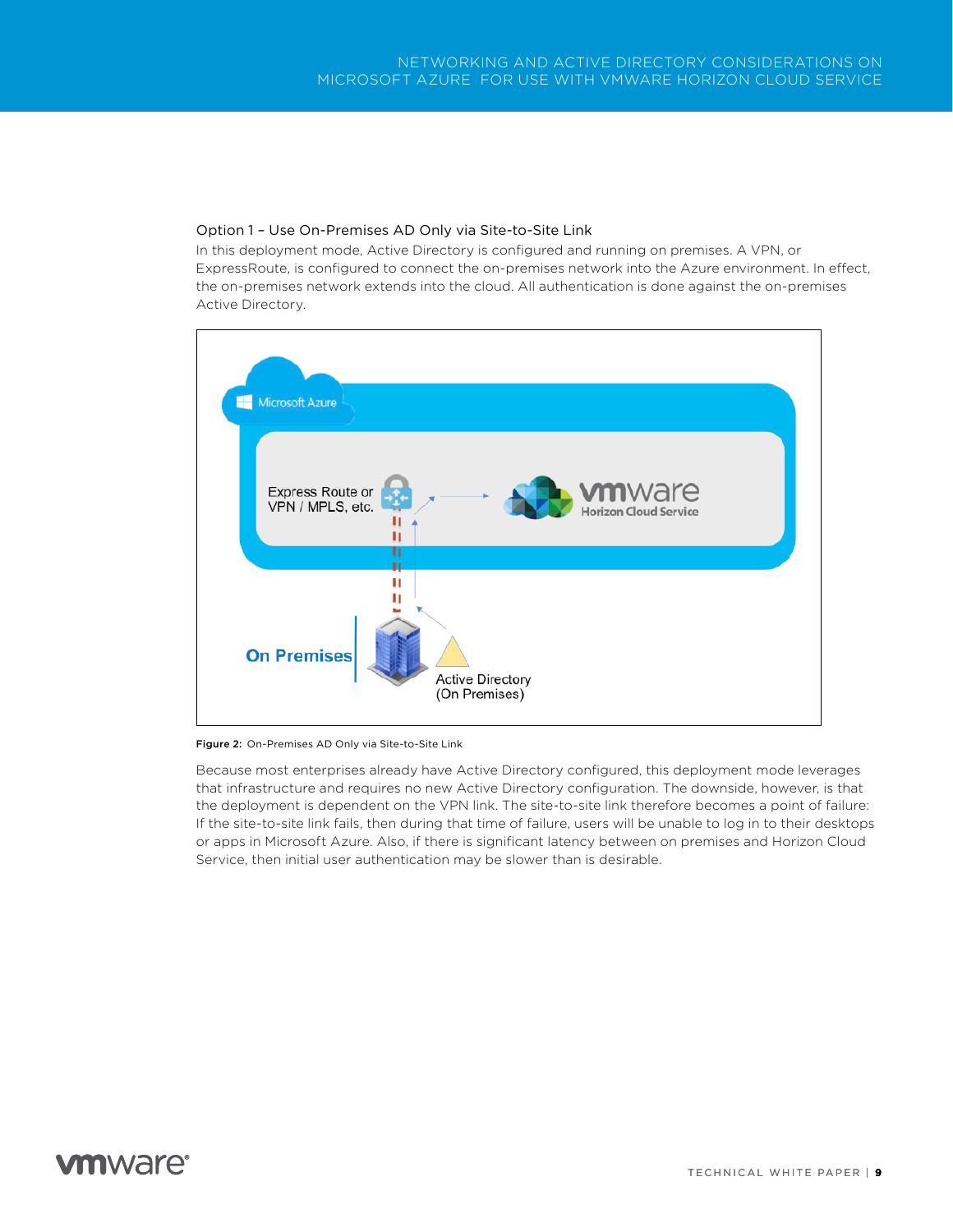#### Recommendations

If your organization has a very reliable and performant site-to-site link, then this can be a good mode of deployment. It also may be advantageous if your organization is concerned about placing Active Directory in the cloud. However, if you cannot guarantee the reliability of the site-to-site link, or latency may make performance a concern, then this is not the recommended solution.

VMware recommends against using this deployment mode if you can avoid it, because our experience shows that the site-to-site links will typically experience some issues, and when they do, all your users will be impacted.

| <b>SUMMARY</b>                                 |  |
|------------------------------------------------|--|
| Common identity from on premises               |  |
| Cloud identity managed in AAD                  |  |
| Highly available (no site-to-site dependency)  |  |
| Connectivity for on-premises data and systems  |  |
| Easy ongoing management of cloud AD components |  |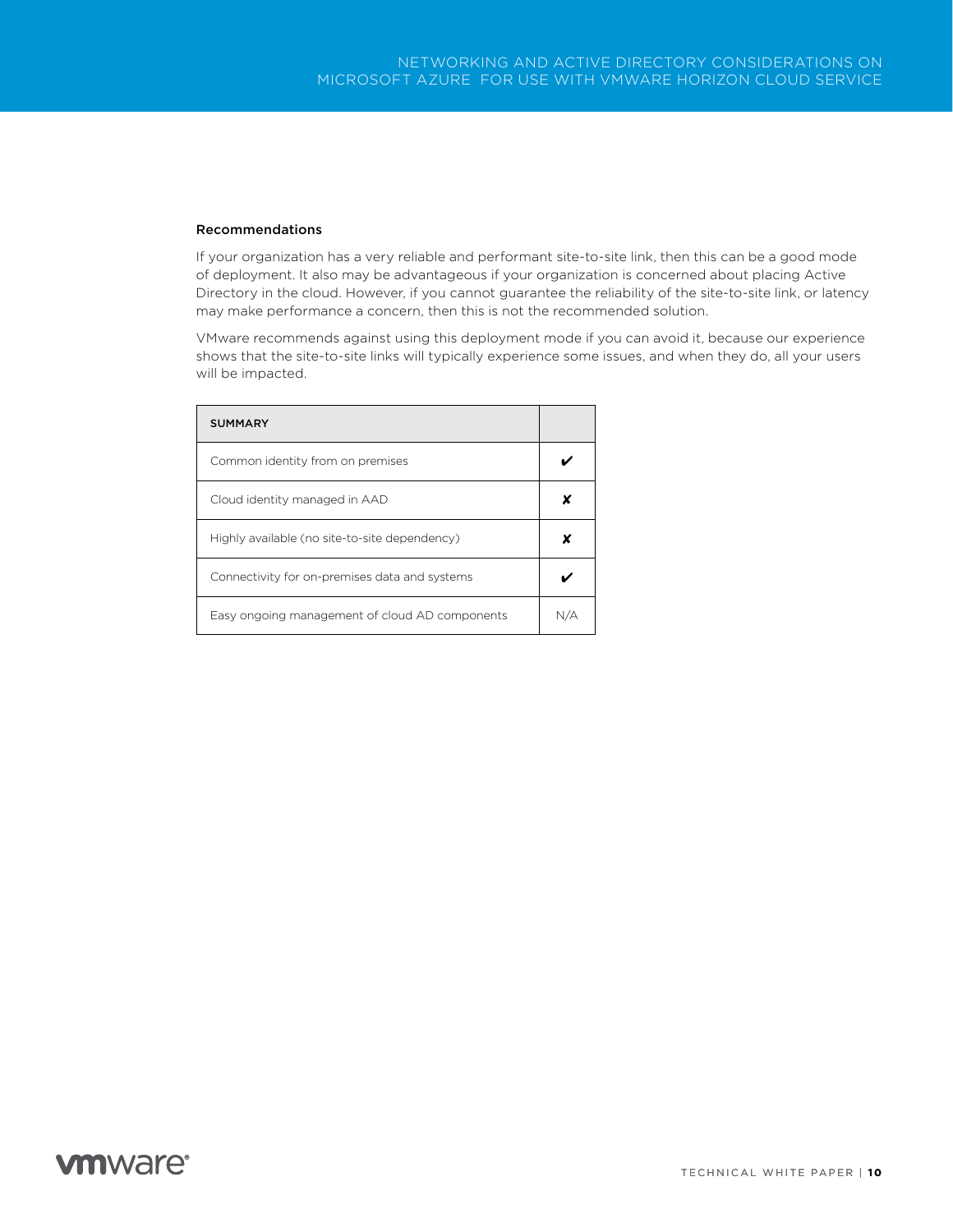

<span id="page-10-0"></span>Option 2 – Active Directory on Azure-Provisioned Virtual Machine

<span id="page-10-1"></span>Figure 3: AD Sync on Azure-Provisioned VM

In this option, a virtual machine is provisioned in Azure, and configured to enable Active Directory. In order for this to be a highly available Active Directory implementation, more than one AD machine should be deployed and configured. However, more than one virtual machine incurs cost for compute 24x7 along with Windows Server licensing costs. Management of the Active Directory is done directly in Azure on these deployed VMs.

Approaches such as this one, which require virtual machines to be deployed into Azure, can suffer from administrative overhead and potentially high cost. Once the machines are deployed, administrators must perform any ongoing management of these VMs (for example, patching, monitoring, backing up, and more).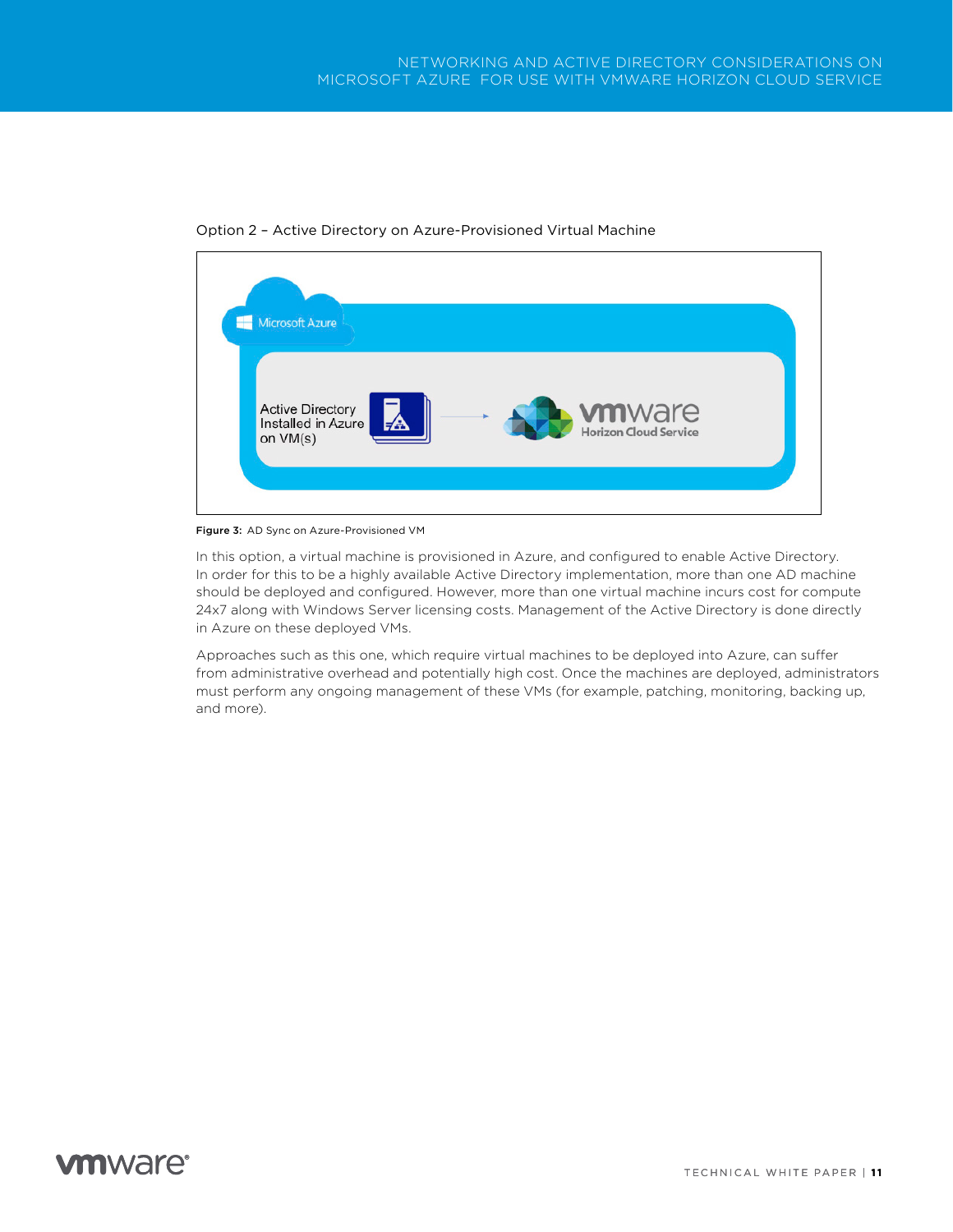#### Recommendations

This deployment mode is typically used for quick proof-of-concept deployments where integration with corporate AD would be a time-consuming task requiring multiple teams to be involved in the process.

For a production environment using this sort of deployment, it is recommended to have more than one AD machine deployed, to allow for high availability in the event of a failure. As such, this deployment mode will require at least two machines to be patched, maintained, and updated, bringing an additional operational cost and burden.

While this *can* be used for production use of Horizon Cloud Service on Microsoft Azure, it is not recommended due to the additional overhead this brings as identified previously. An enhancement of this option is suggested in the following section.

| <b>SUMMARY</b>                                 |   |
|------------------------------------------------|---|
| Common identity from on premises               |   |
| Cloud identity managed in AAD                  |   |
| Highly available (no site-to-site dependency)  |   |
| Connectivity for on-premises data and systems  | x |
| Easy ongoing management of cloud AD components | x |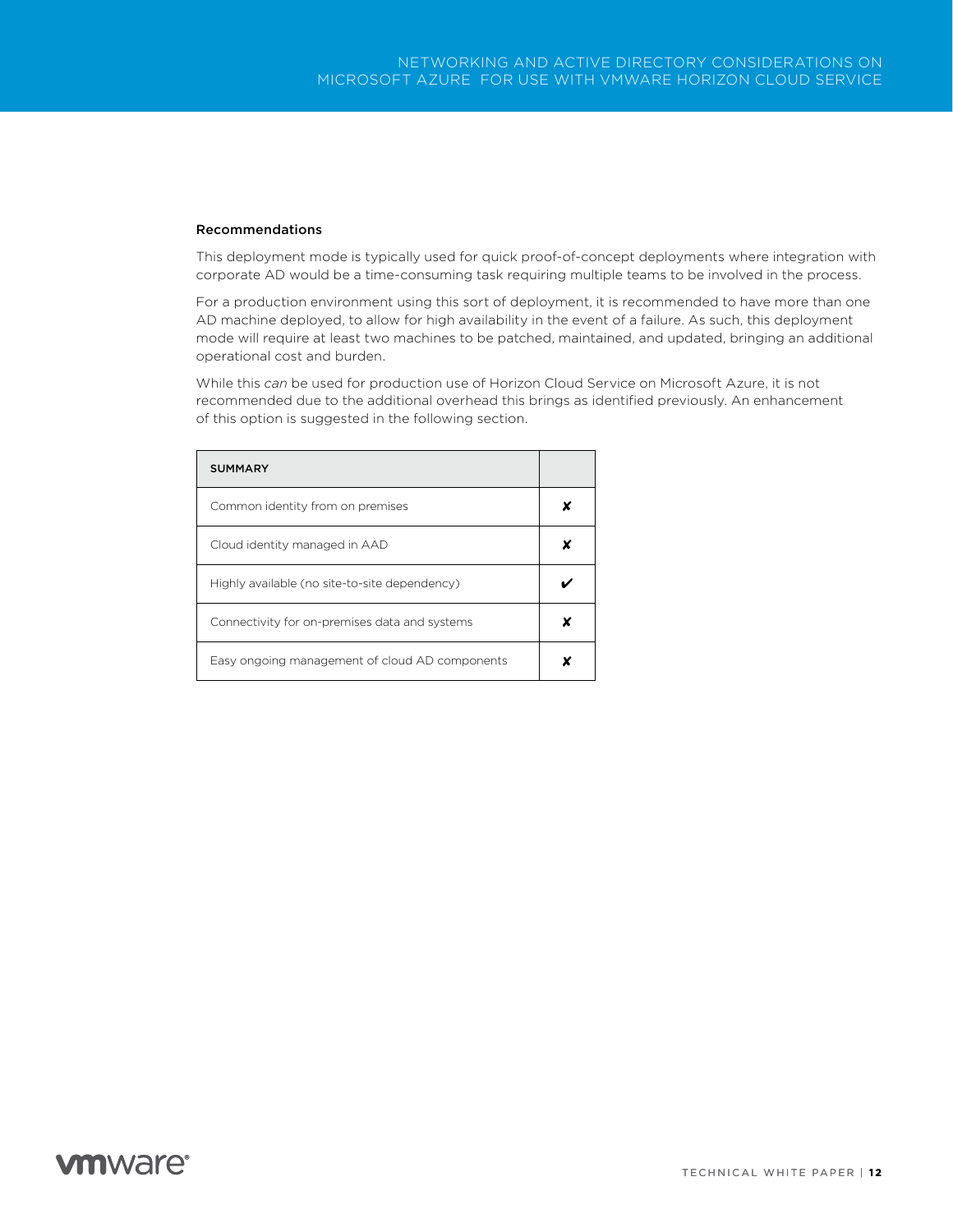<span id="page-12-0"></span>Option 3 – Active Directory Replica Controllers on Azure-Provisioned Virtual Machine (Replicated Across Site-to-Site Link)

A variant of [Option 2](#page-10-0) that might provide a better experience is to configure the AD servers in Azure as replica controllers, whereby they replicate from an on-premises AD, as illustrated in [Figure 3.](#page-10-1)



Figure 4: AD Replica Controllers on Azure-Provisioned Virtual Machine

In this scenario, the on-premises domain controller is replicated across the VPN to the domain controllers running in Microsoft Azure. This option has the benefit that the authentication for users in Horizon Cloud Service is *not* dependent on the VPN being connected, while ensuring that the users, groups, policy, and OU structure are all periodically replicated up to Azure. [Install a replica Active](https://docs.microsoft.com/en-us/azure/active-directory/active-directory-install-replica-active-directory-domain-controller)  [Directory domain controller in an Azure virtual network](https://docs.microsoft.com/en-us/azure/active-directory/active-directory-install-replica-active-directory-domain-controller) provides some more information about this option. Typically, the on-premises domain controller acts as the master, but it is also possible to configure this in write-back mode such that changes made in the cloud replicate back to on premises.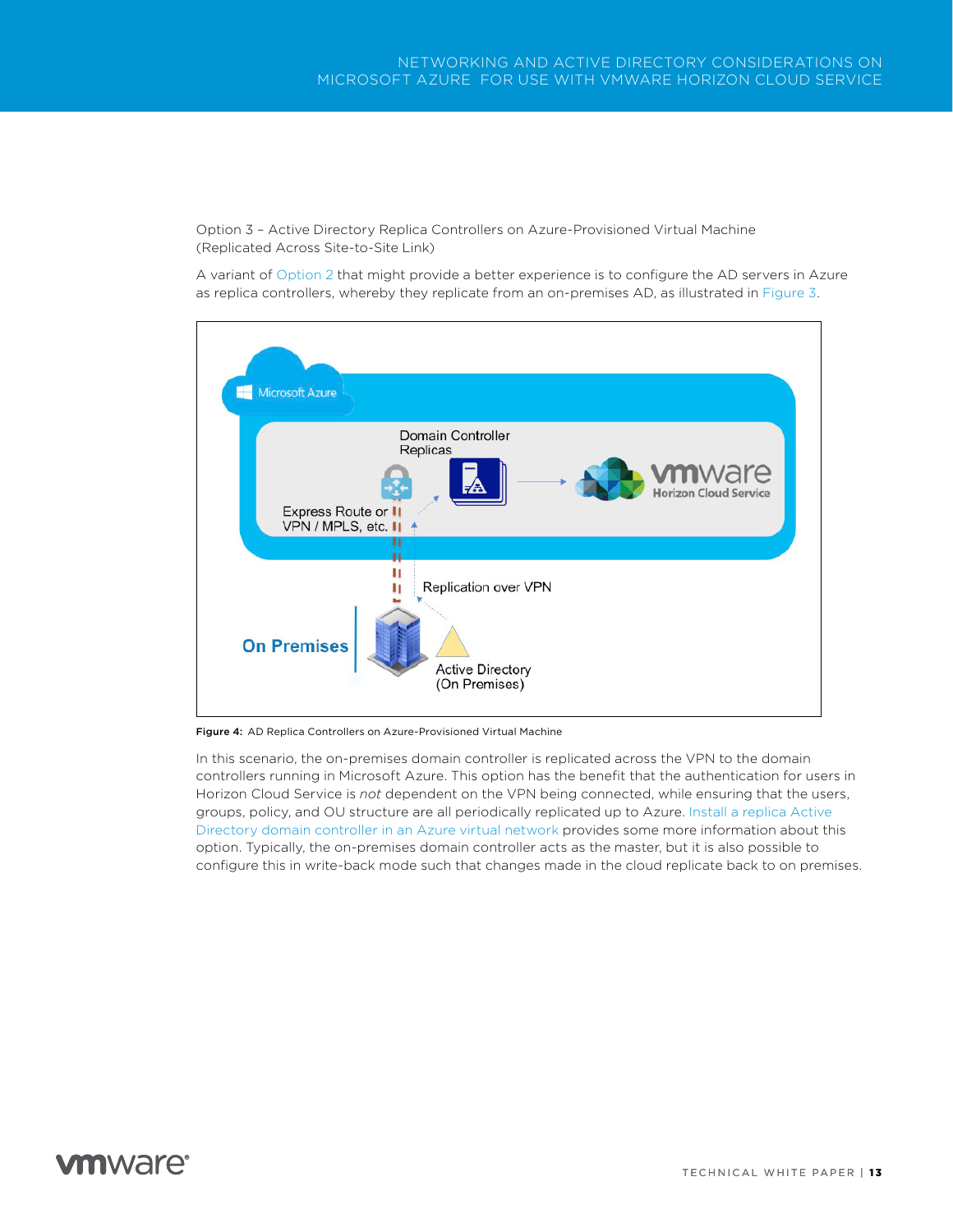#### Recommendations

This configuration likely requires multiple domain controllers to be stood up in Microsoft Azure (in separate fault domains in an availability set). This then starts to look very similar to the configuration options described in the following sections that use Azure Active Directory Domain Services (AAD-DS). With AAD-DS, the management, patching, and maintenance are automatically provided by Microsoft Azure. Also, the cost of the service is lower than that of a similarly sized set of virtual machines deployed manually. See configuration [Option 4](#page-14-0), [Option 5,](#page-15-0) and [Option 6](#page-17-0) which discuss the use of AAD-DS in more detail.

| <b>SUMMARY</b>                                 |  |
|------------------------------------------------|--|
| Common identity from on premises               |  |
| Cloud identity managed in AAD                  |  |
| Highly available (no site-to-site dependency)  |  |
| Connectivity for on-premises data and systems  |  |
| Easy ongoing management of cloud AD components |  |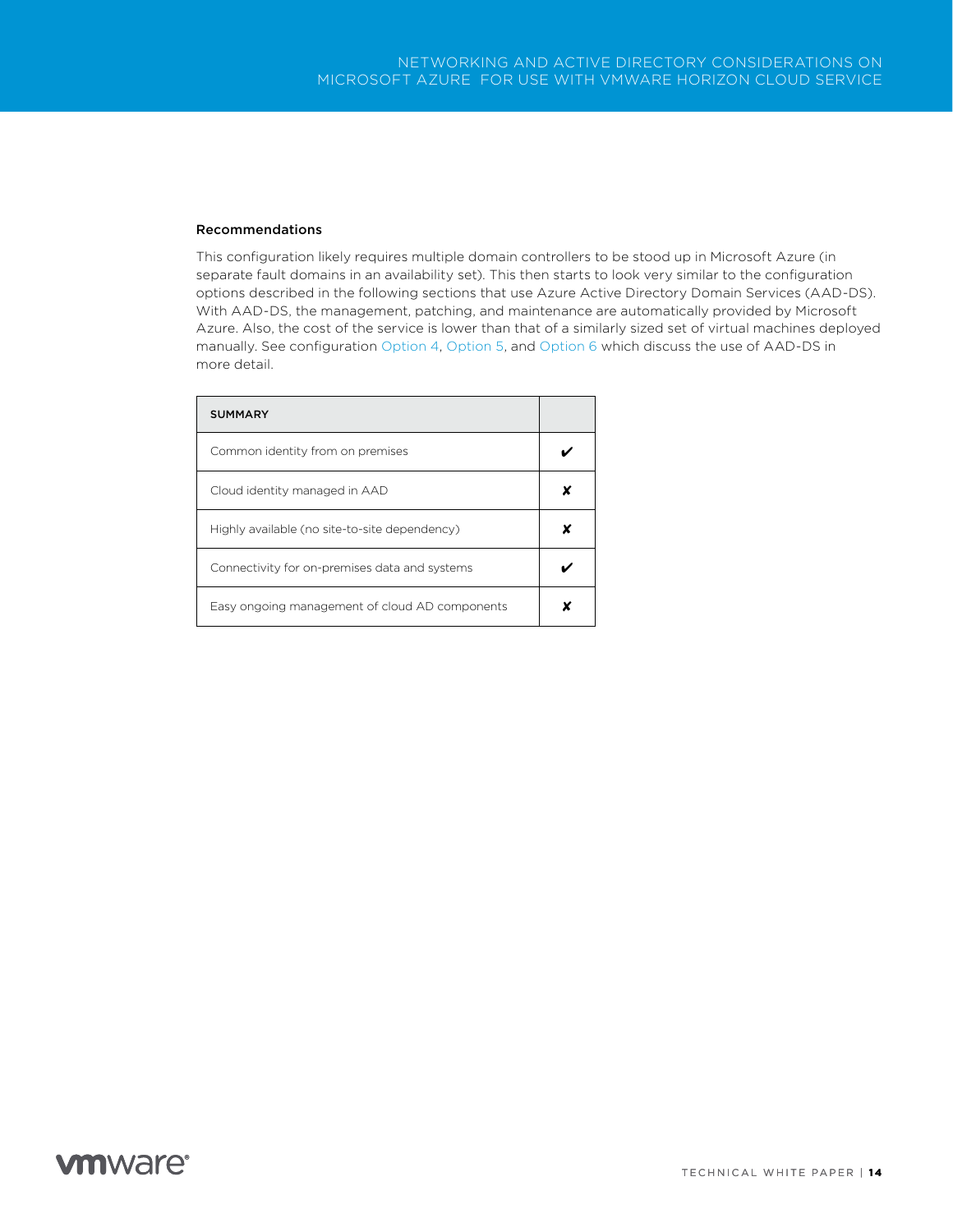

<span id="page-14-0"></span>Option 4 – Azure Active Directory Only Sync to Azure Active Directory Domain Services (No Site-to-Site Link)

Figure 5: Azure AD Sync to AAD-DS (No Site-to-Site Link)

This mode of deployment might be a good one to use if your organization is already using Azure Active Directory and managing user identities directly in it. In this deployment, user identity is managed directly in Azure Active Directory, and Azure Active Directory Domain Services are synchronized from AAD, which allows Horizon Cloud Services to connect to it for user authentication and domain registration. There is no replication or connection back to on-premises Active Directory, and as such user identity is completely isolated and separate from anything that might be in use on premises.

#### Recommendations

It is critical that password hashing has been properly configured in Azure Active Directory. If it has not, in order to use Azure Domain Services, the password hashing must be enabled, and once enabled, all existing users in Azure Active Directory must reset their passwords so that the new hashes can be calculated.

Typically, most organizations will have Active Directory available on premises, and as such any user identity would likely need to be synchronized into Azure. This approach is therefore only good if the sync isn't needed. If the sync is required, configuration [Option 5](#page-15-0) or [Option 6](#page-17-0) will be a better approach.

| <b>SUMMARY</b>                                 |   |
|------------------------------------------------|---|
| Common identity from on premises               |   |
| Cloud identity managed in AAD                  |   |
| Highly available (no site-to-site dependency)  |   |
| Connectivity for on-premises data and systems  | x |
| Easy ongoing management of cloud AD components |   |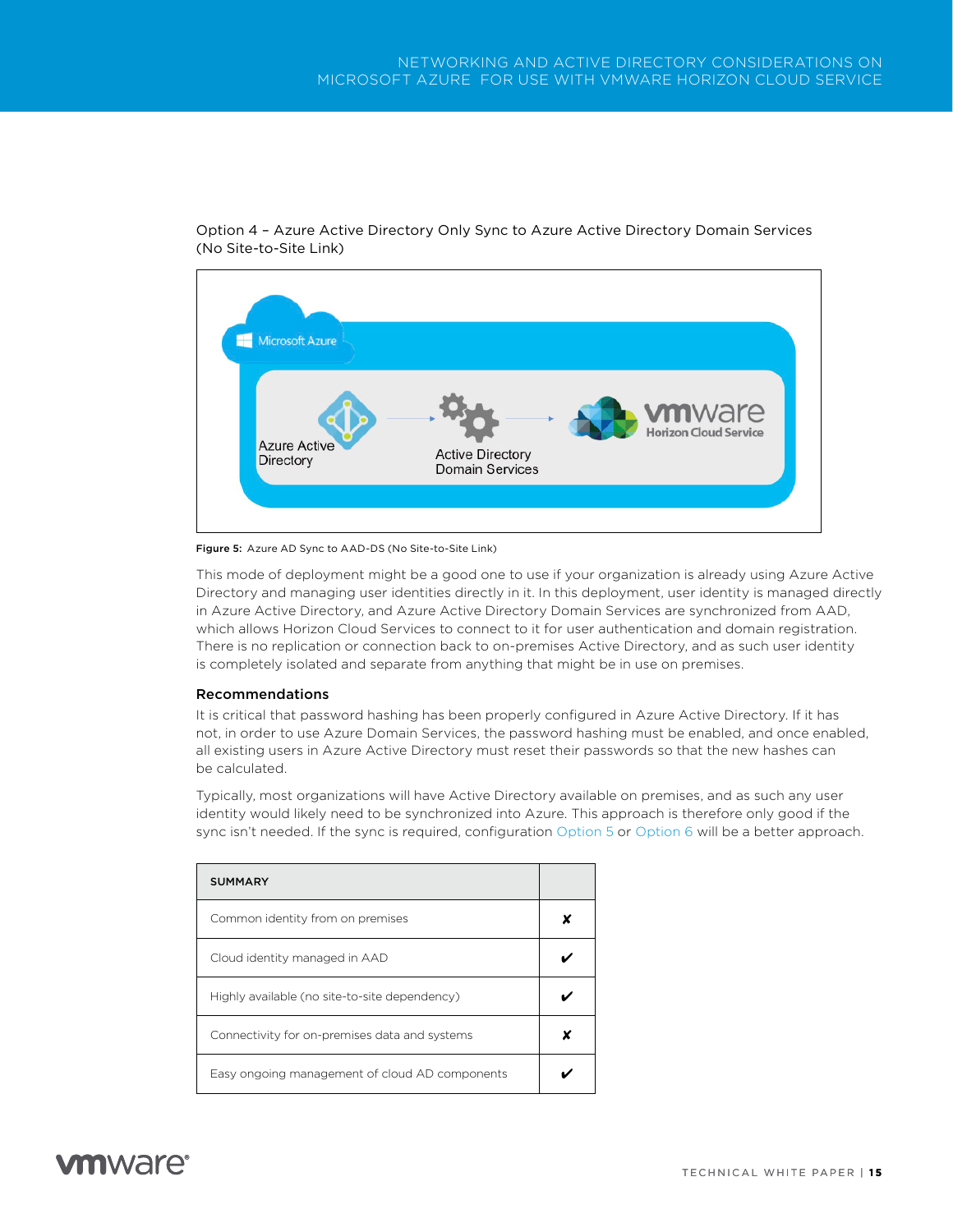

<span id="page-15-0"></span>Option 5 – On-Premises Sync to Azure AD via AD Connect with Azure Active Directory Domain Services

Figure 6: On-Premises Sync to Azure via AD Connect with AAD-DS

This mode of deployment is similar to [Option 4,](#page-14-0) however this option has the advantage that all user identity is synchronized into Azure Active Directory from the organization's on-premises Active Directory. This is done without the need for a VPN link, and all authentication is done locally in the cloud. This then results in a much more highly reliable and performant solution.

In this deployment mode, the organization deploys an additional component on premises. This component is configured to sync from AD on premises, and given credentials to sync to Azure Active Directory. This is done over standard outbound ports without the need for a VPN. The sync does take several minutes, and can result in an updated password on premises taking several minutes before it is synced into the cloud; however, the reduced infrastructure overhead and reduced operational costs make this a good solution.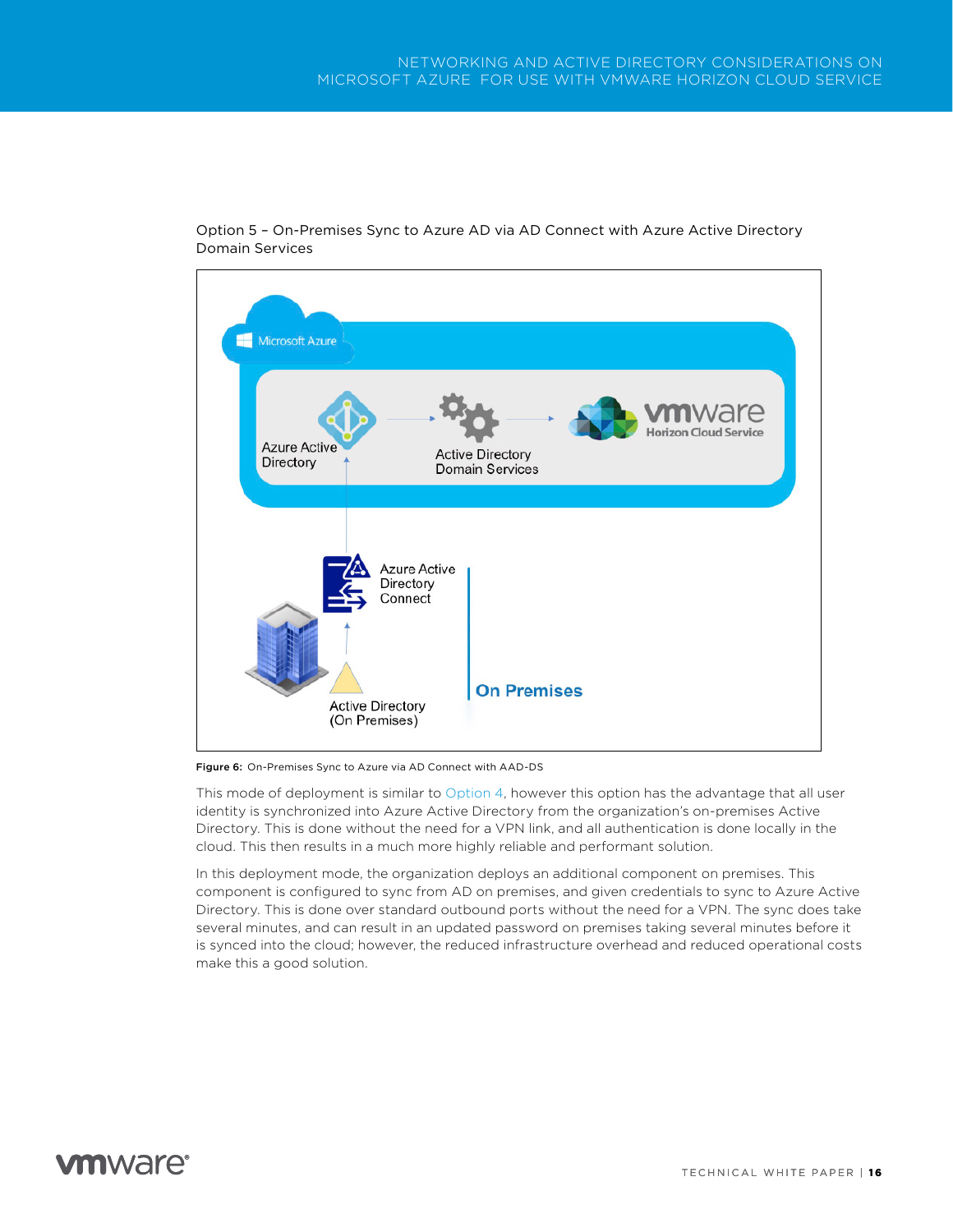#### Recommendations

This is one of the optimal configurations for use with Horizon Cloud Service on Microsoft Azure. It benefits from a fully managed implementation of Domain Services in Azure, which costs less than the equivalent cost of deploying multiple VMs into Azure and managing them as virtual machines. In addition, this solution benefits from the ability to authenticate users and register machines directly in the cloud, and benefits from AD replication into the cloud providing common user identity.

| <b>SUMMARY</b>                                 |  |
|------------------------------------------------|--|
| Common identity from on premises               |  |
| Cloud identity managed in AAD                  |  |
| Highly available (no site-to-site dependency)  |  |
| Connectivity for on-premises data and systems  |  |
| Easy ongoing management of cloud AD components |  |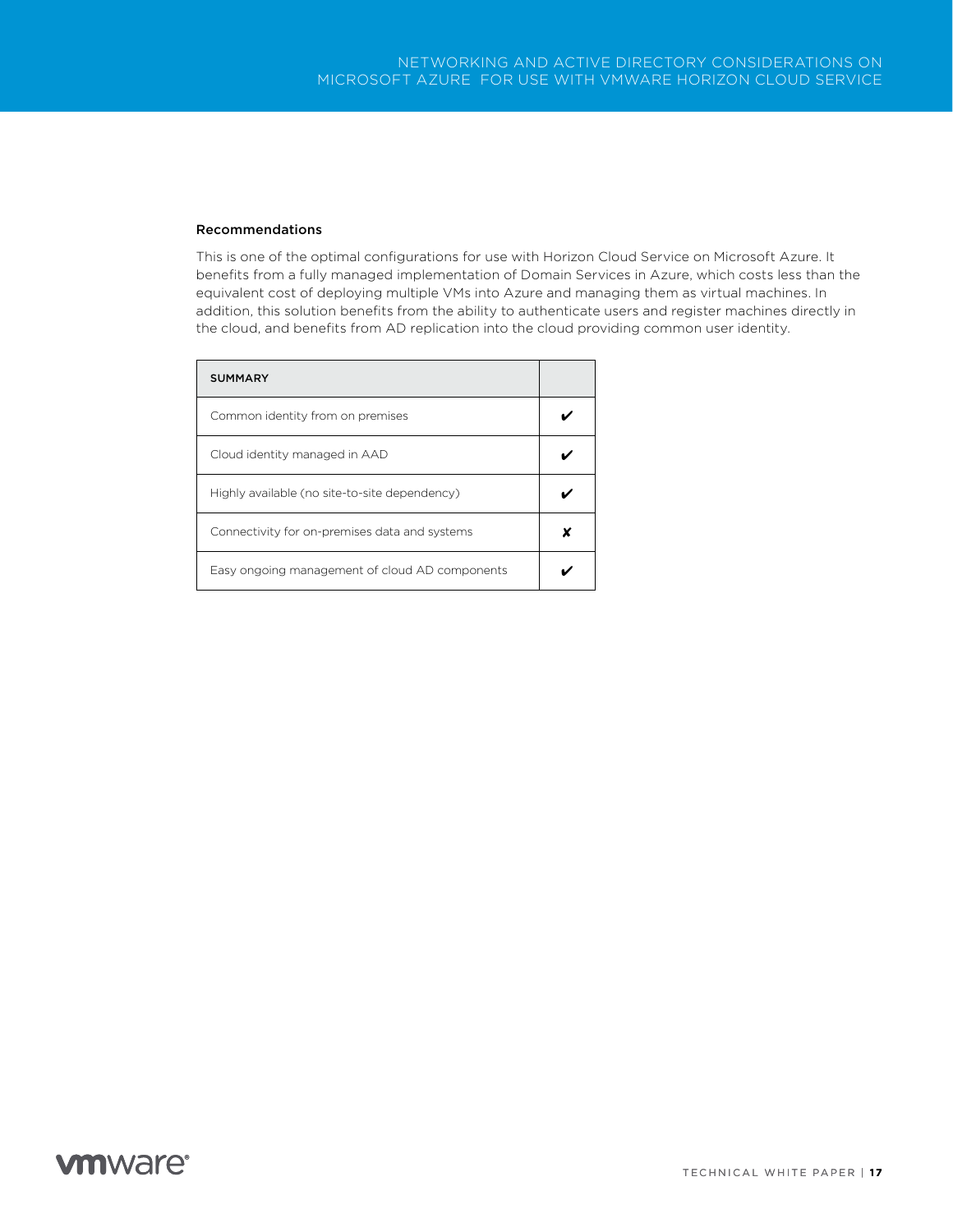

<span id="page-17-0"></span>Option 6 – On-Premises Sync to Azure AD via AD Connect with Azure Active Directory Domain Services with Additional Site-to-Site Link

Figure 7: On-Premises Sync to Azure AD via AD Connect with AAD-DS with Additional Site-to-Site Link

This mode of deployment is almost identical to that of [Option 5](#page-15-0), however, it also includes a site-to-site link (VPN, ExpressRoute, or MPLS). The site-to-site link here, however, is not being used at all for the authentication or identity sync flows. Instead it can be used by users in Azure to connect back to on-premises systems (backend systems, databases, user data, and more). Because the site-to-site link is not required for authentication, primary use of Horizon Cloud Service will be highly reliable.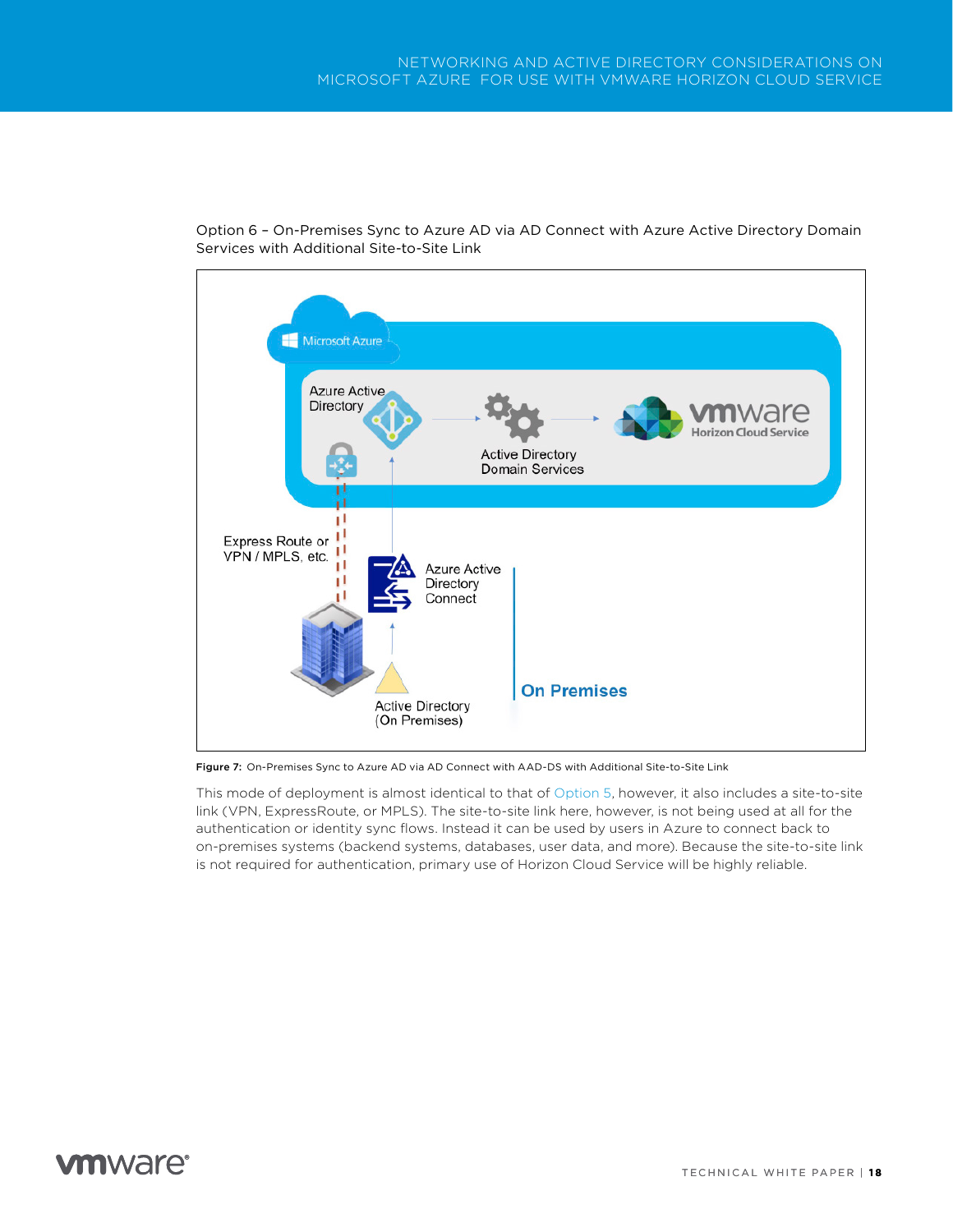#### Recommendations

This is one of the optimal configurations for use with Horizon Cloud Service on Microsoft Azure when the organization wants to use common identity from Azure Active Directory.

For organizations that require connectivity back to on premises for specific applications, user data, or similar, this is the recommended approach. It benefits from Azure Active Directory Connect synchronization between on premises and the cloud (and optionally with write-back to sync any identity updates made into the cloud back to on premises), with the benefit of the ability to access on-premises data and applications securely.

| <b>SUMMARY</b>                                 |  |
|------------------------------------------------|--|
| Common identity from on premises               |  |
| Cloud identity managed in AAD                  |  |
| Highly available (no site-to-site dependency)  |  |
| Connectivity for on-premises data and systems  |  |
| Easy ongoing management of cloud AD components |  |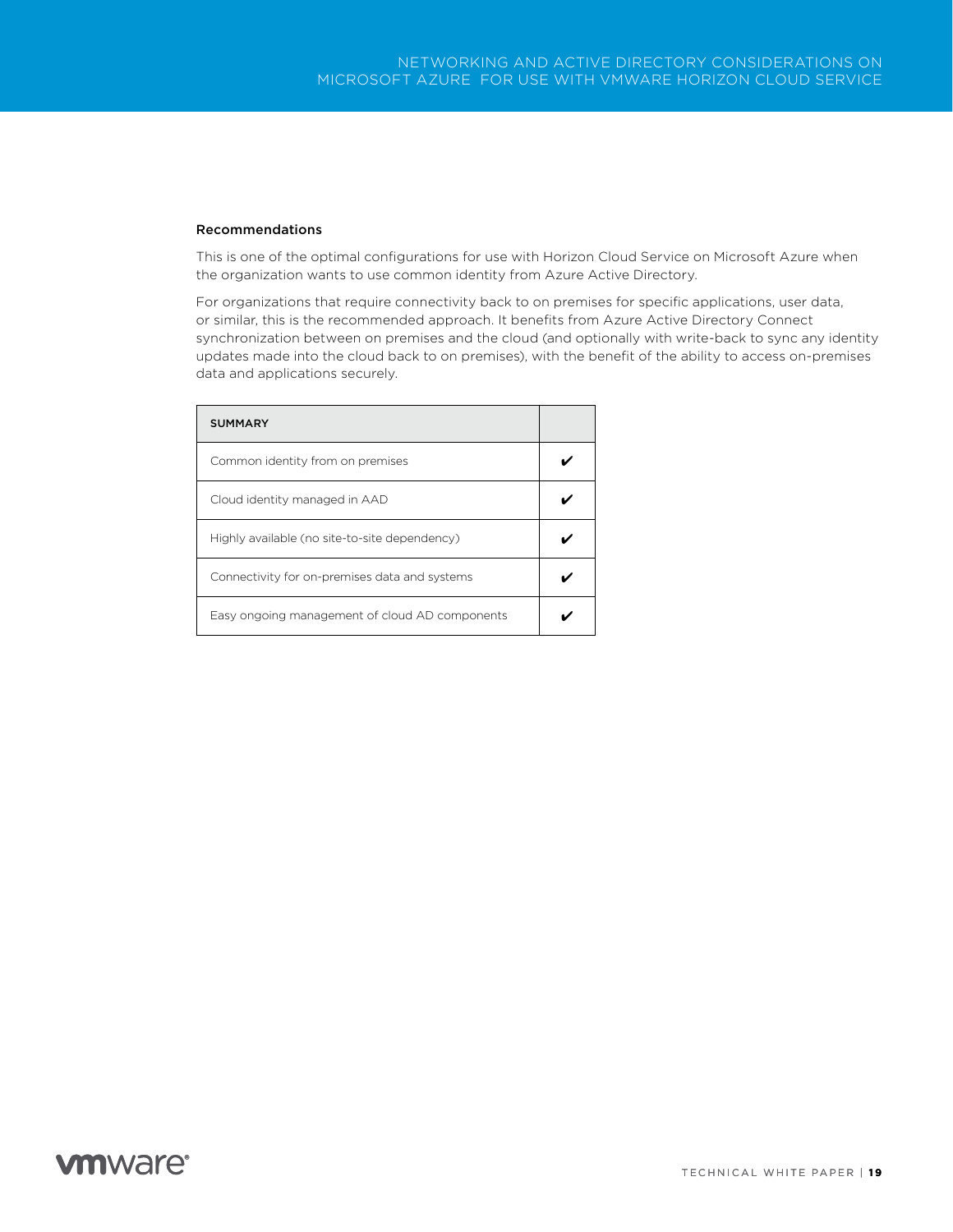#### <span id="page-19-0"></span>Active Directory Deployment Options Summary

This paper identified and described six deployment configurations for managing Identity with Horizon Cloud Service on Microsoft Azure.

#### *Which one is right for my organization?*

Well, that depends! There is no one right answer: Just because [Option 6](#page-17-0) checks the most boxes in the summary, doesn't mean that it's the right solution for all organizations. For example, do you need common identity in the cloud and on premises? Do you need connectivity back to on premises for data? Do you want to use Azure Active Directory (AAD)? Is the ongoing cost and maintenance of infrastructure in the cloud something you want to avoid?

Each of the previous sections concluded with a summary of each of these key points. While a mini summary does mask some subtleties, it may help you narrow down the best options to consider for your needs.

The following table provides a side-by-side summary of each of the options:

- 1. Site-to-site link, using on-premises AD only
- 2. No site-to-site link, AD on Azure-provisioned virtual machine
- 3. Active Directory replica controllers on Azure-provisioned virtual machine (identity synchronized from on premises)
- 4. No site-to-site link, using Azure Active Directory-only sync to Active Directory Domain Services
- 5. No site-to-site link, on-premises sync of AD to Azure Active Directory via Active Directory Connect
- 6. Site-to-site link, on-premises sync to Azure AD via AD Connect

| <b>SUMMARY</b>                                 | <b>OPTION</b> | <b>OPTION</b><br>$\mathfrak{p}$ | <b>OPTION</b><br>3 | <b>OPTION</b><br>4 | <b>OPTION</b><br>5 | <b>OPTION</b><br>6 |
|------------------------------------------------|---------------|---------------------------------|--------------------|--------------------|--------------------|--------------------|
| Common identity from on premises               |               | x                               | ✔                  | X                  |                    |                    |
| Cloud identity managed in AAD                  | x             | X                               | x                  | ✔                  |                    |                    |
| Highly available (no site-to-site dependency)  | x             | ✔                               | x                  |                    |                    |                    |
| Connectivity for on-premises data and systems  |               | x                               | ✓                  | X                  | x                  |                    |
| Easy ongoing management of cloud AD components | N/A           | x                               | x                  |                    |                    |                    |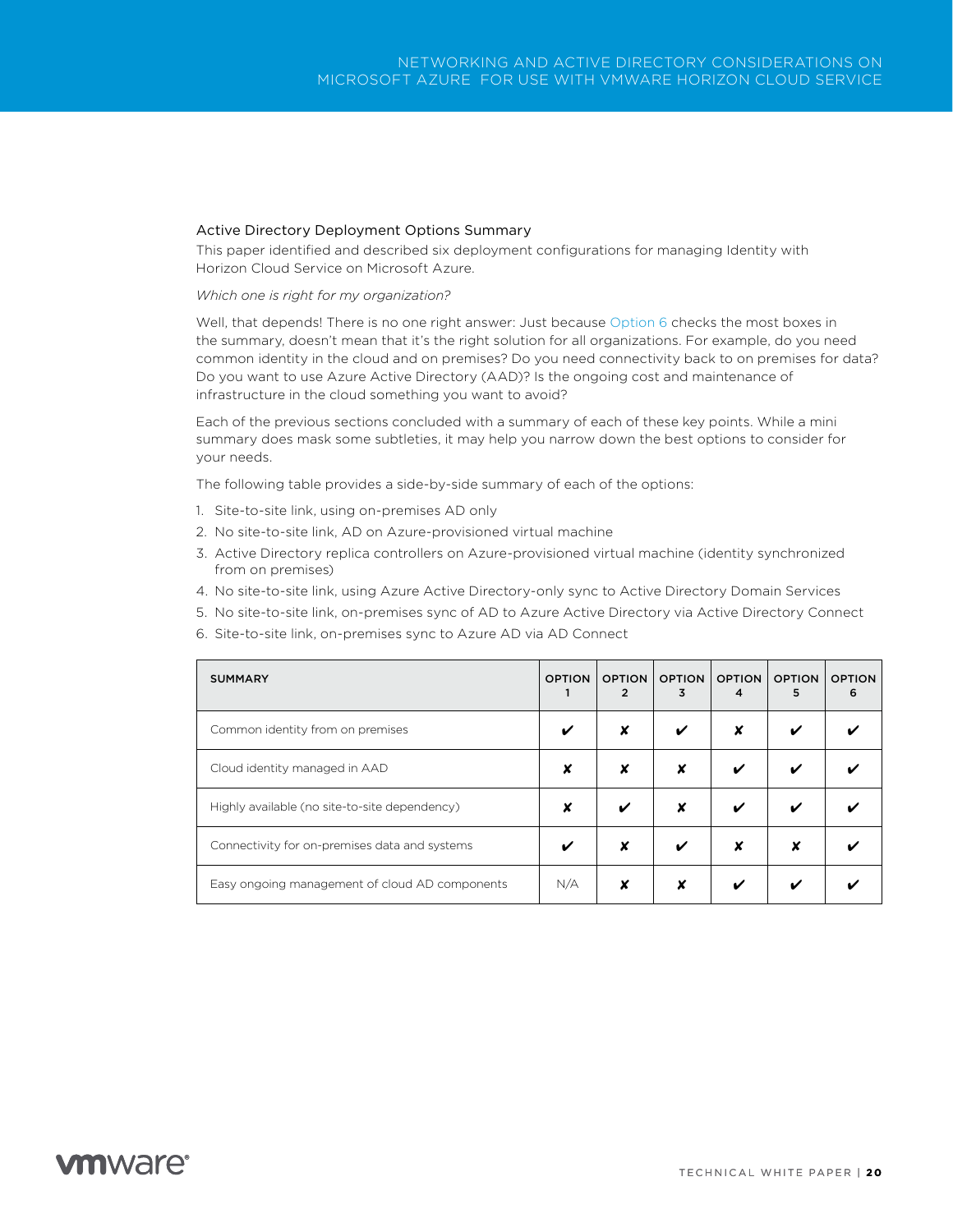### <span id="page-20-0"></span>Networking for Success

We now have a good idea of the architectures available. Let us now investigate some of the basics for how to configure Azure to set this up and get things working with Horizon Cloud Service.

Regardless of the configuration mode you select, before you can deploy Horizon Cloud Service, you must:

- 1. Decide on your network architecture within the Azure environment
- 2. Create a Virtual Network (VNet) onto which Horizon Cloud Service will be deployed
- 3. Create the AD infrastructure (whether on premises, locally managed in Azure, or via AAD-DS)
- 4. (Optional) Configure peering (if required) between VNets
- 5. Configure the Horizon Cloud Service VNet with DNS to point at the domain controller

#### <span id="page-20-1"></span>Selecting Your Network Architecture

Network architecture is beyond the scope of this document, but here are a few things to consider and some questions that you will need to answer:

- In addition to Horizon Cloud Service, what other specific business applications or systems (if any) do you want to host in Azure?
- Are any of these 'shared services' such as DNS, AD, or user data?
- Some organizations like to isolate 'shared services' in their own subscription. This allows for a good security isolation for these mission-critical services, while allowing them to be 'shared' with other subscriptions using ExpressRoute, VPN, or similar. As such, there may be separate subscriptions for 'shared services,' 'devtest,' and 'production.'
- Do you plan to have isolation between 'dev/test' environments and 'production' environments? Or perhaps isolation between 'sales' and 'back office' and 'engineering'? Do you want to do this with different VNets or regions? Or use subscriptions to isolate as mentioned previously?

Most of the above questions will likely lead you to require more than one VNet, each in its own resource group (and possibly separate subscriptions too!). This will allow network-level polices to be applied. Many organizations choose to have a 'shared services' VNet, which hosts things like user data, DNS, and AD, and other VNets for each department or segment area of the organization (for example, dev/production).

Some further considerations:

- In what region or regions are the consumers of the Azure service located? For Horizon Cloud Service, while it is optimized to work well over highly latent networks, the best user experience is achieved with low latency and reliable networks. As such, it is preferred that you deploy your Horizon Cloud Service node in an Azure region close to your user population.
- It is possible to deploy more than one Azure node, whereby each node can be deployed into a different Azure region. However, because VNets cannot span regions, any intra-region connectivity must be considered. Also, Microsoft charges for any inbound and outbound network ingress and egress between regions—another consideration into what services are placed where. If your needs require intra-region connectivity, then ExpressRoute or VPN is required to connect networks.

Once you have identified your required Azure network and infrastructure architecture design, you can start by creating the required VNets and other resources. The following sections are not intended to be absolute detailed step-by-step guides. They represent high-level guidance on the process to follow, with some important observations highlighted and some useful links for further reading. First, you need to create the required VNet(s).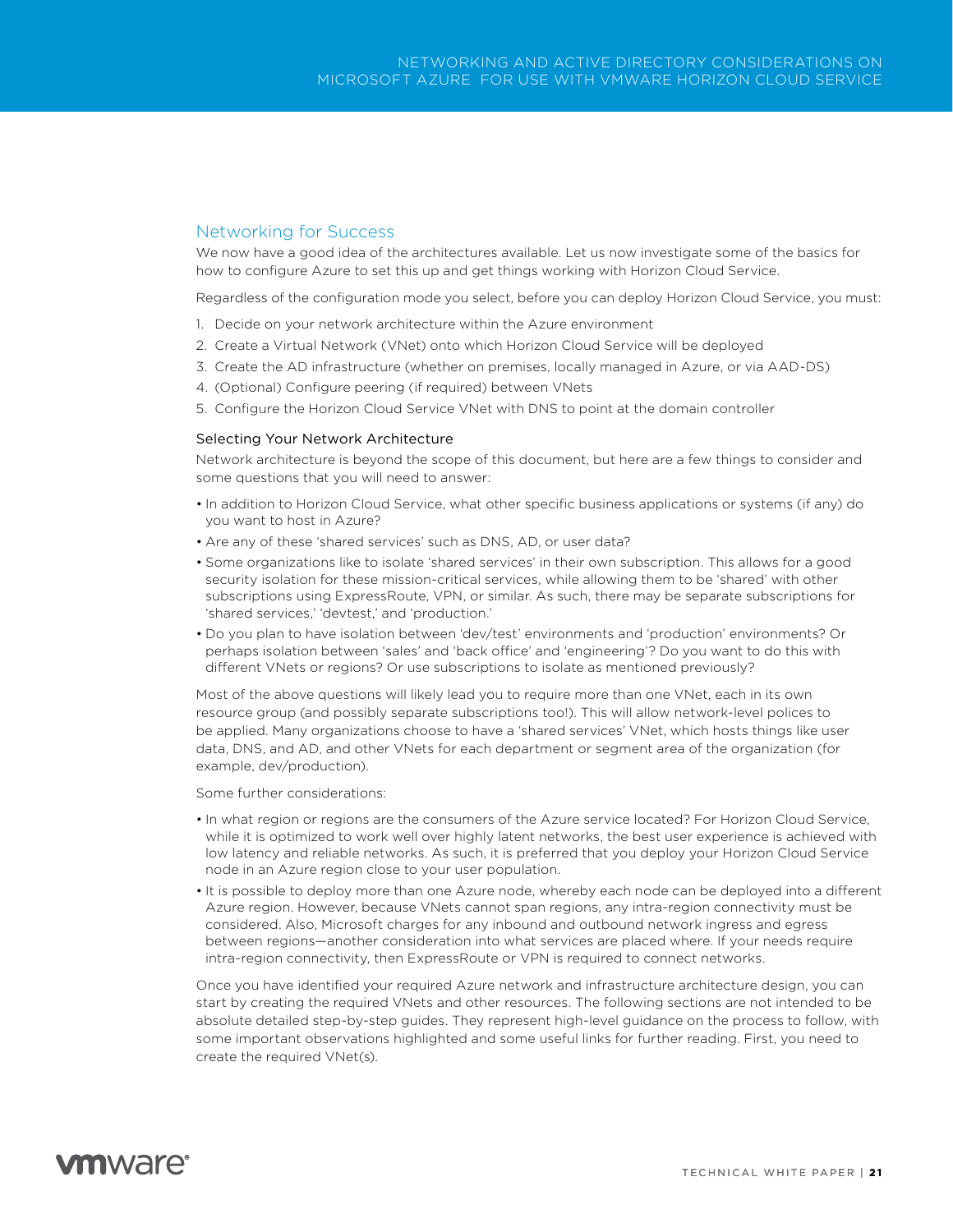### <span id="page-21-0"></span>Create a Virtual Network

Creating a Virtual Network (VNet) can be done simply from the main Virtual Networks menu / blade.



Considerations regarding VNet creation:

• When creating the VNet, you must decide on the address space. Horizon Cloud Service will automatically expand the VNet address space if needed.

Note: If the VNet will be peered to another VNet, it is not possible to extend the address space. As such, it is highly recommended to make this address space as large as possible when creating the VNet (prior to applying the peering).

- Select the region in which you want to deploy Horizon Cloud Service.
- Note: VNets cannot span multiple regions. You therefore must decide in which region you want to deploy the node.
- It is recommended (but not mandatory) to place the node in a geographic region close to the end-user population that will be the primary users of the capacity. This yields the best results because those users will benefit from lower latency.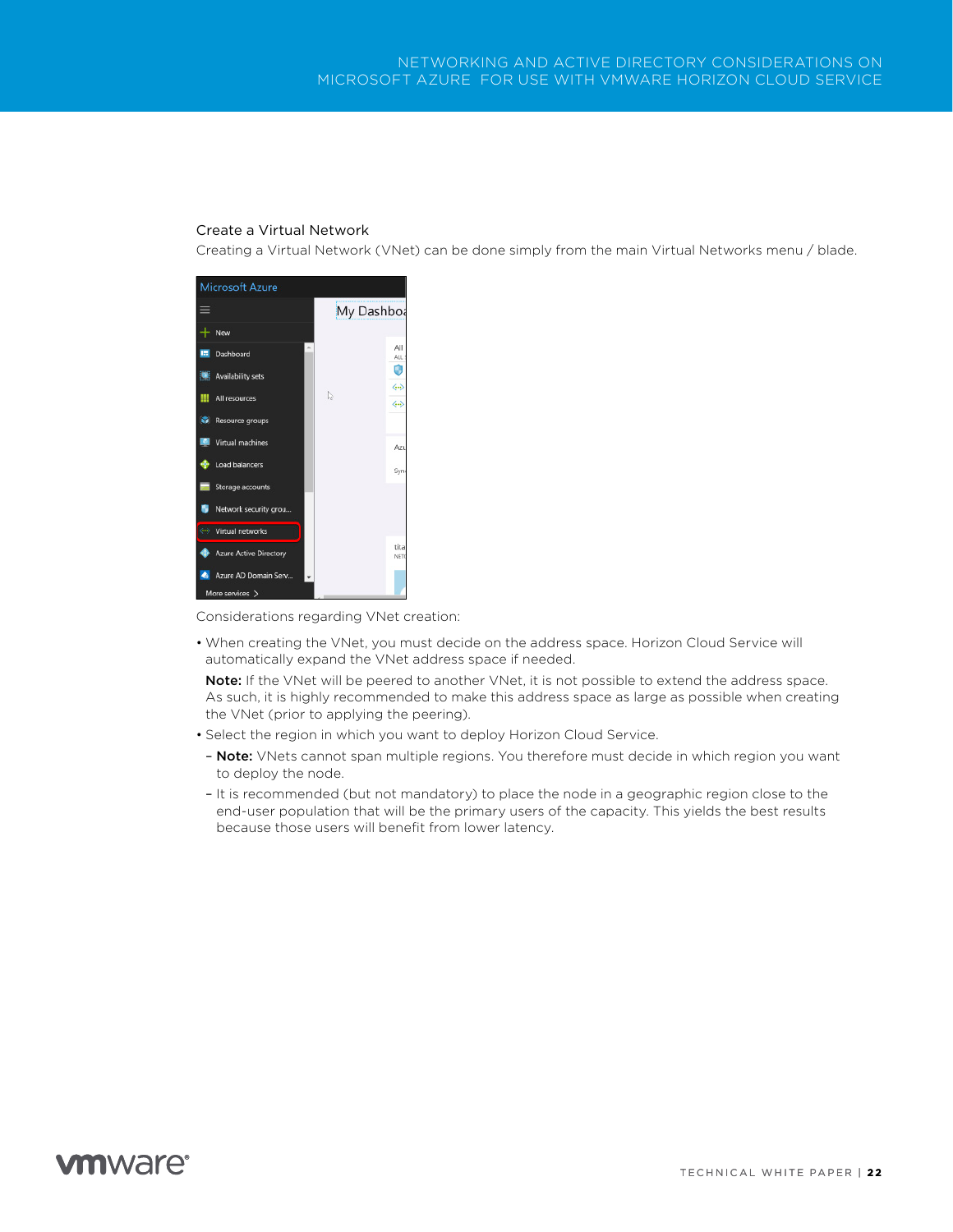### <span id="page-22-0"></span>Create Active Directory

<span id="page-22-1"></span>Option 1 – You Plan to Use On-Premises Active Directory via VPN

Setting up the on-premises AD and the VPN or site-to-site link is beyond the scope of this document. However, this [ExpressRoute overview](https://docs.microsoft.com/en-us/azure/expressroute/expressroute-introduction) might prove useful for ExpressRoute learning and configuration.

These resources provide additional useful information pertinent for configuring VPNs in Azure:

- [About VPN Gateway](https://docs.microsoft.com/en-us/azure/vpn-gateway/vpn-gateway-about-vpngateways)
- [Planning and design for VPN Gateway](https://docs.microsoft.com/en-us/azure/vpn-gateway/vpn-gateway-plan-design)
- [Create a Site-to-Site connection in the Azure portal](https://docs.microsoft.com/en-us/azure/vpn-gateway/vpn-gateway-howto-site-to-site-resource-manager-portal)

One thing to remember is that when peering VNets, once a VNet is peered then its address space cannot be expanded. This is important to consider if you will be using ExpressRoute or a similar method to connect into Azure prior to adding the network peering.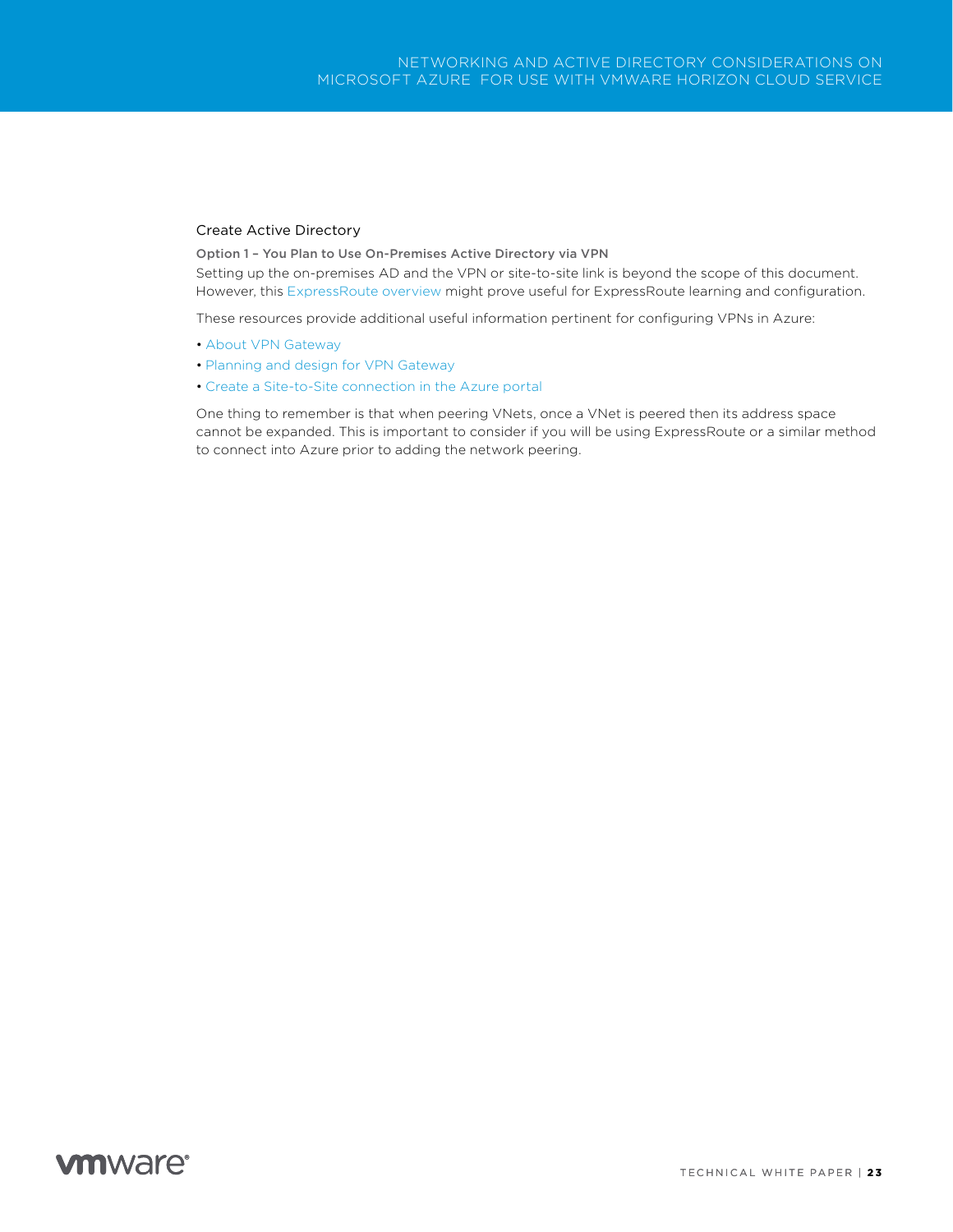#### <span id="page-23-0"></span>Option 2 – Create Active Directory Machine(s) (If Required)

If you want to create and manage AD locally in Azure, you can create a virtual machine at this stage for this purpose. You could create a separate VNet (see [Create a Virtual Network\)](#page-21-0) or deploy the AD into the same VNet that you created. If using a new VNet, the new VNet must be peered to the existing VNet as described previously.

You can deploy a VM by going to the Virtual Machines blade, selecting 2012 Datacenter or 2016 Datacenter, and deploying it into the virtual network and subnet of choice.

Once deployed, make sure it is assigned a static IP address, and then configure the AD (and DNS) features in the server OS.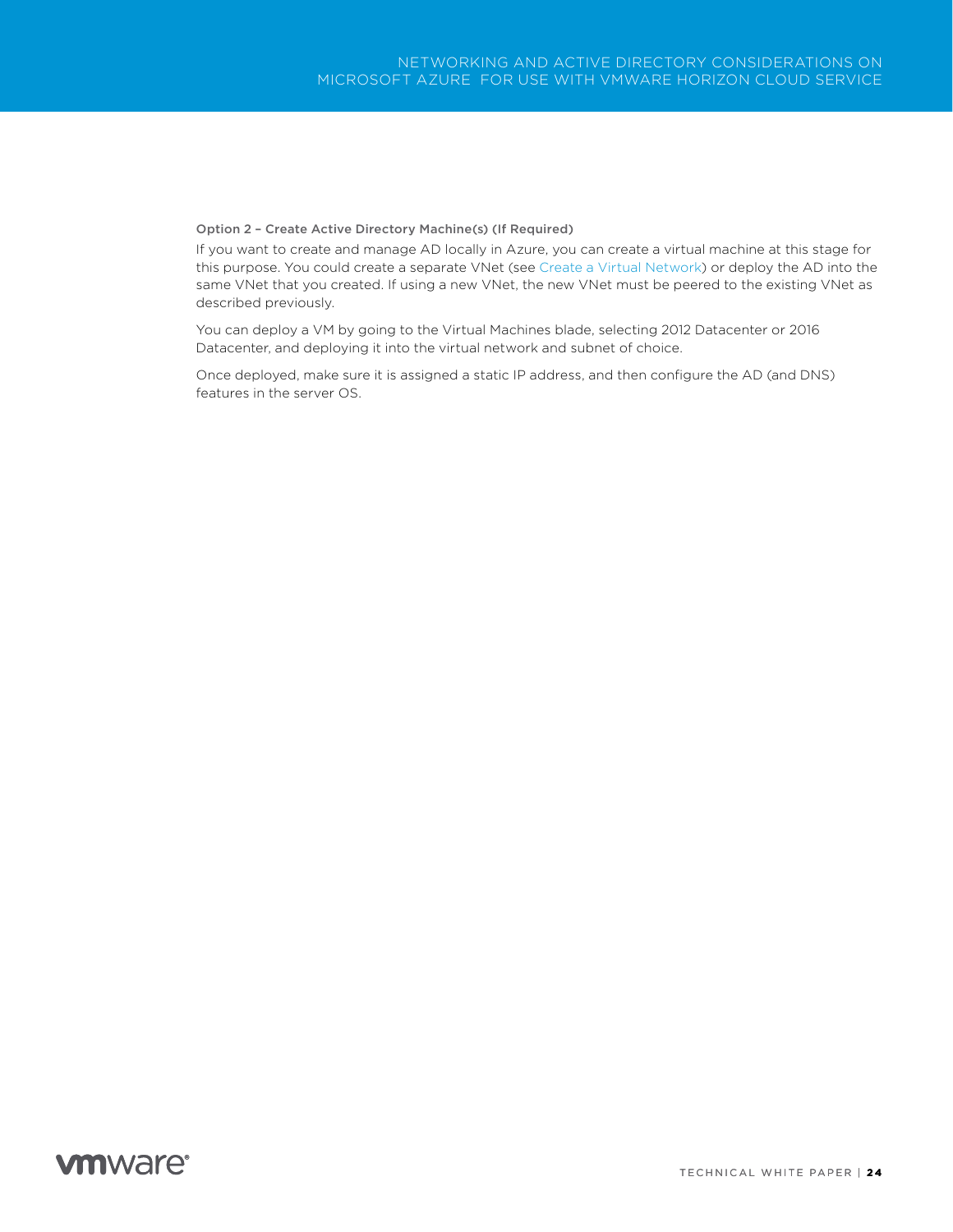#### <span id="page-24-0"></span>Option 3 – Create Azure Active Directory Domain Services

[Azure Active Directory \(AD\) Domain Services](https://docs.microsoft.com/azure/active-directory-domain-services/active-directory-ds-overview) provides an excellent overview to Azure Active Directory Domain Services (AAD-DS).

Setting up AAD-DS is really straightforward. At the time of writing this must be done using the Azure portal, however we understand from assorted internet forums that automation of this will be possible soon (using PowerShell). The [Enable Azure Active Directory Domain Services using the Azure portal](https://docs.microsoft.com/en-us/azure/active-directory-domain-services/active-directory-ds-getting-started)  guide provides an easy-to-follow walkthrough of the process.

In summary, to set up AAD-DS:

- Provide a DNS domain name
- Provide a resource group / region
- Select a VNet (or create a new one) on which to run AAD-DS infrastructure
- Configure Admin group

Once these steps are complete, you can deploy. Deployment takes approximately 60 minutes.

#### *Password Synchronization*

Once deployed, it is **critical** that you configure password synchronization. Configuration should be done before any users are synchronized into the Azure Active Directory. If any user accounts were created prior to enabling the password hash synchronization, the accounts will need to have their passwords reset prior to being available for use. [Enable password synchronization to Azure Active Directory](https://docs.microsoft.com/en-us/azure/active-directory-domain-services/active-directory-ds-getting-started-password-sync-synced-tenant)  [Domain Services](https://docs.microsoft.com/en-us/azure/active-directory-domain-services/active-directory-ds-getting-started-password-sync-synced-tenant) provides more information.

#### <span id="page-24-1"></span>*Managing the New Domain*

Once deployed, you can manage the AAD-DS domain in the normal way. For example, by deploying a server OS you can then connect to the Domain and configure it. For more information, see [Administer an Azure Active Directory Domain Services managed domain.](https://docs.microsoft.com/en-us/azure/active-directory-domain-services/active-directory-ds-admin-guide-administer-domain)

#### *Key Considerations About Azure Active Directory Domain Services*

- Once the AAD-DS is set up, Microsoft Azure takes care of the ongoing management of the underlying infrastructure (including patching, monitoring, and more).
- User account replication for the domain including user accounts, group memberships, and credentials from the Azure Active Directory tenant are automatically made available in AAD-DS.
- AAD-DS does however 'flatten' any OU structure in the Azure domain. That is, any complex hierarchy of OU will be flattened into a single level when synchronized. It is possible to manually create additional hierarchy in AAD-DS directly (see [Managing the New Domain\)](#page-24-1). However, if this is done, then structure is not reflected back on premises at all.
- Best practices suggest that custom OUs and Group Policies should be created for RDSH Servers. [Create an Organizational Unit \(OU\) on an Azure AD Domain Services managed domain](https://docs.microsoft.com/en-us/azure/active-directory-domain-services/active-directory-ds-admin-guide-create-ou) and [Administer Group Policy on an Azure AD Domain Services managed domain](https://docs.microsoft.com/en-us/azure/active-directory-domain-services/active-directory-ds-admin-guide-administer-group-policy) provide more detail on how to configure this.
- This is one of the (current) downsides to using AAD-DS: Specifically, the customer OU and GPs created in AAD-DS will not replicate back to on premises. If you require a complex domain structure, then replicating on-premises domain controllers into Microsoft Azure [\(Option 2\)](#page-10-0) might be the best option. Option 2 maintains the complex OU hierarchy of Azure that is lost when using AAD-DS.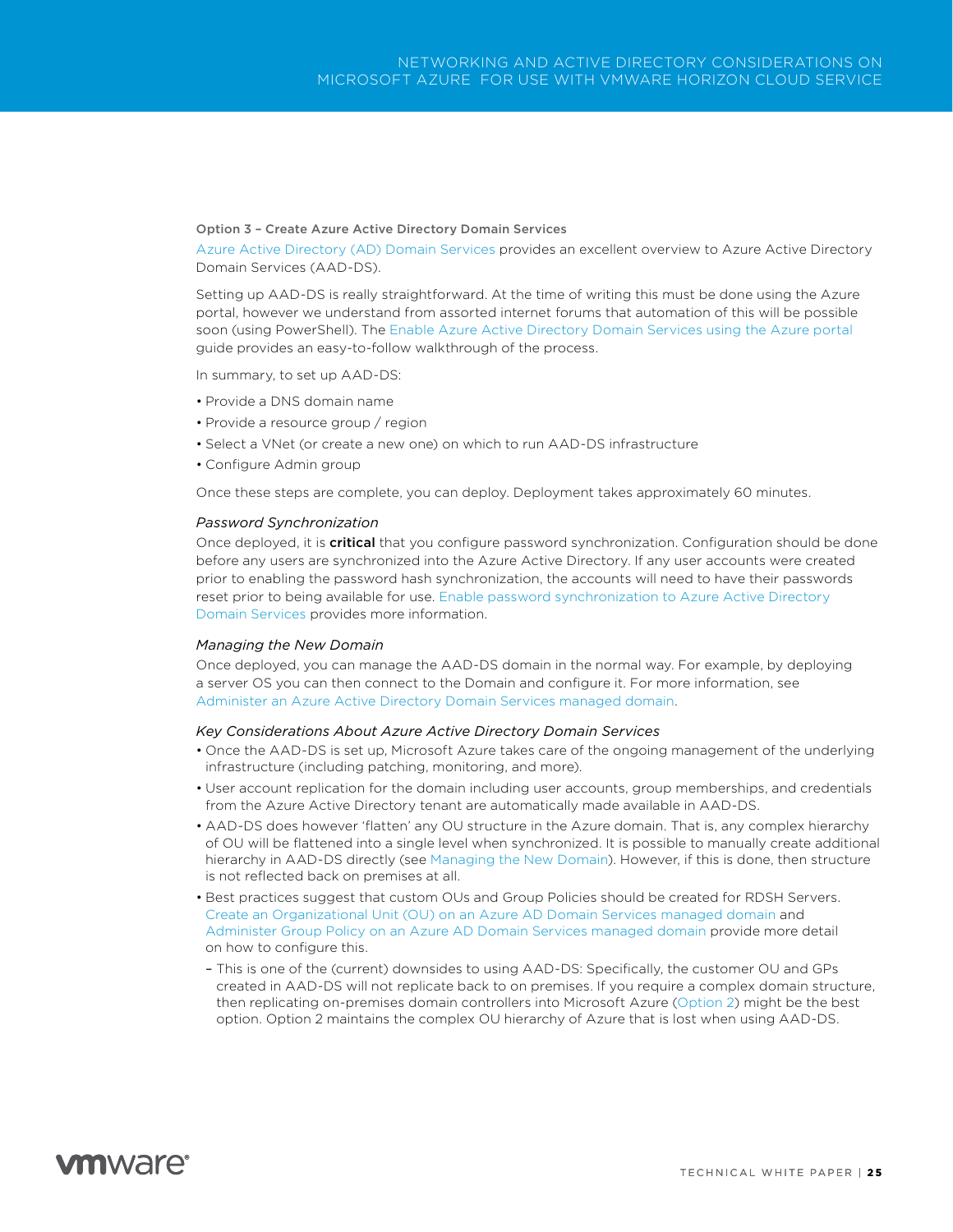#### <span id="page-25-0"></span>Configure Azure Active Directory Connect (Optional)

If you wish to synchronize the on-premises Active Directory to Azure Active Directory without requiring a site-to-site link (VPN, etc.), you can do so using Azure Active Directory Connect.

[Integrate your on-premises directories with Azure Active Directory](https://docs.microsoft.com/en-us/azure/active-directory/connect/active-directory-aadconnect) provides an excellent overview of Microsoft Azure Active Directory Connect, with a useful introduction and installation guide. In summary, you install the AAD-Connect application onto a server, configure it with AD credentials as well as credentials to access Microsoft Azure, configure some sync options, and that's it!

One consideration here is to decide if any of the write-back features (whereby changes made in Azure Active Directory are written back on premises, for example, password or group updates) are required. This can be configured here too, however, the configuration is dependent on the tier of Azure Active Directory selected. At the time of writing, write-back requires AAD Premium or higher.

#### <span id="page-25-1"></span>Change the VNet Default DNS

Once your Active Directory is available, it is recommended to update the DNS configuration on your VNet(s) to point at that DNS infrastructure. Once this update is complete, any VMs added onto those VNets (in any subnet) inherit the default DNS information.

By default, VNet uses Microsoft Azure DNS, which cannot be used as the only DNS for Horizon Cloud Service. Change this value to point at your DNS so that machines can resolve internal addresses as well as external public addresses.

#### <span id="page-25-2"></span>Peering VNets

If you wish to join multiple VNets together—for example your AD is in one VNet, and you require the VNet that will be used for the Horizon Cloud Service infrastructure to be in a different VNet—you will need to peer these networks so that AD can be accessed from Horizon Cloud Service. Remember that once VNets are peered, then their address space cannot be expanded. If you need to expand the address space after performing peering, you must un-peer, adjust space, and then re-peer the networks. (Of course, this might be impactful to your operations, so it is advised to make the address space as big as possible up front.)

When adding the new peering configuration, it is suggested to use a descriptive name for the peering using the name of the VNet so that other administrators are able to easily understand where it is peer to. Select the virtual network to peer to (for example, the Active Directory VNet) and ensure both Allow forwarded traffic and Allow Gateway Transit are selected.

Remember to also configure peering in the opposite direction.

#### <span id="page-25-3"></span>Getting Started with Horizon Cloud Service Deployment

Once AD, DNS, and VNets are all configured, you can then create a Service Principal and deploy Horizon Cloud Service onto Microsoft Azure!

Follow the [Getting Started Guide](http://www.vmware.com/info?id=1438) for more details.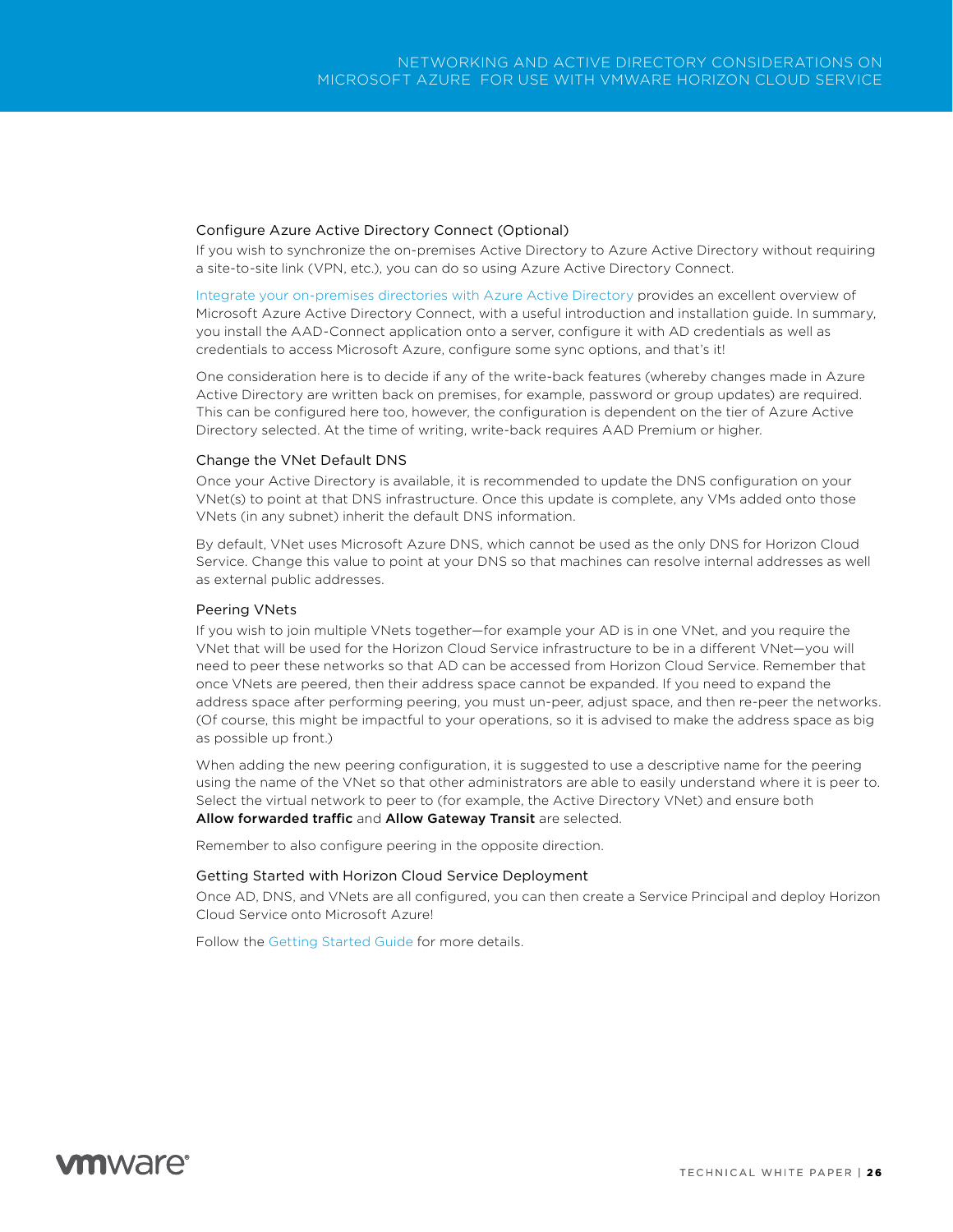### <span id="page-26-0"></span>Conclusion

This white paper introduced some key concepts about networking and Active Directory, and outlined some possible network infrastructure considerations when deploying Horizon Cloud Service on Microsoft Azure. The paper then detailed some high-level considerations around networking design and implementation to help make Horizon Cloud Service on Microsoft Azure deployments successful.

### <span id="page-26-1"></span>Authors

Peter Brown has been with VMware since 2012. Peter Brown is a Director of R&D in the End-User Computing Business unit, and is currently the engineering lead for the Horizon Cloud Service with Microsoft Azure. Peter has worked with Horizon 7 (on-premises) and Horizon Cloud Service, and has led engineering efforts for innovations such as True SSO, Linux desktops, USB redirection, RTAV, serial and scanner redirection, and much more.

### <span id="page-26-2"></span>**Contributors**

Nevon Brake is a Staff Engineer in the End-User Computing group at VMware. Prior to joining VMware, he was a Principal Engineer at Desktone. He has spent the last 6 years focused on delivering cloud-hosted virtual desktops and applications to customers. He is currently an engineering lead for Horizon Cloud on Microsoft Azure, with expertise in virtualization platforms and cloud-scale orchestration.

As Director of Architecture for Horizon Cloud at VMware, Simon Le Comte is focused on the Technology leadership with Cloud-Based Desktops and Applications including integration work across the VMware End-User Computing portfolio. As a veteran of Desktop and Application Virtualization, Simon has spent his entire career focused on the transformation of physical to virtual computing. In addition, he works closely with customers, partners, and the VMware community to evangelize desktop-as-a-service through the web, social, and events. Before joining VMware, Simon's career included positions at Citrix, Hewlett Packard, and Wyse Technology.

Jerrid Cunniff has been with VMware since 2013 and is a Sr. Architect for Horizon Cloud Services, in the End-User Computing business unit. Jerrid is focused on technical solution development for Cloud-Based Desktops and Applications along with integration of the VMware End-User Computing portfolio. In addition, Jerrid works closely with marquee customers and partners to ensure their success with Horizon Cloud.